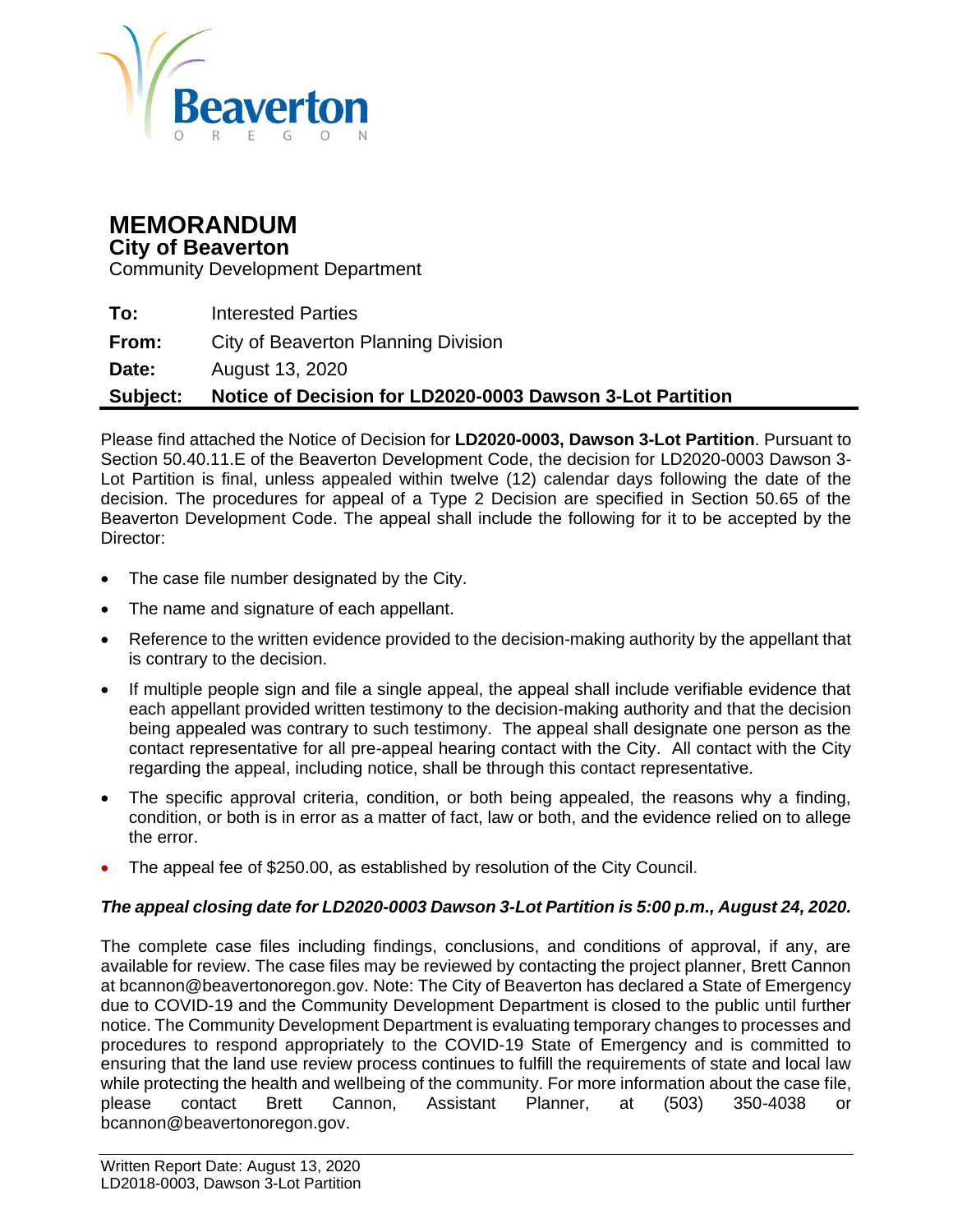

### **NOTICE OF DECISION**

| DATE:                                        | August 13, 2020                                                                                                          |
|----------------------------------------------|--------------------------------------------------------------------------------------------------------------------------|
| TO:                                          | <b>All Interested Parties</b>                                                                                            |
| FROM:                                        | <b>Brett Cannon, Assistant Planner</b>                                                                                   |
| PROPOSAL:                                    | LD2020-0003 - Dawson 3-Lot Partition                                                                                     |
| <b>LOCATION:</b>                             | 690 SW 173rd Avenue<br>Tax Lot 400 of Washington County Map 1S106AC                                                      |
| <b>SUMMARY:</b>                              | The applicant seeks approval of a Preliminary Partition for a<br>proposed three-lot partition of a residential property. |
| APPLICANT/<br><b>PROPERTY OWNER:</b>         | Danny and Sandra Dawson<br>690 SW 173rd Avenue<br>Beaverton, OR 97006                                                    |
| <b>APPLICANT'S</b><br><b>REPRESENTATIVE:</b> | <b>NW Engineers, LLC</b><br>Attn: Matt Newman<br>3409 NE John Olsen Avenue<br>Hillsboro, OR 97124                        |
| <b>APPLICABLE</b><br><b>CRITERIA:</b>        | Facilities Review, Section 40.03.1<br>Land Division - Preliminary Partition, Section 40.45.15.4.C                        |
| <b>DECISION:</b>                             | APPROVAL of LD2020-0003 - Dawson 3-Lot Partition,<br>subject to conditions identified at the end of this report.         |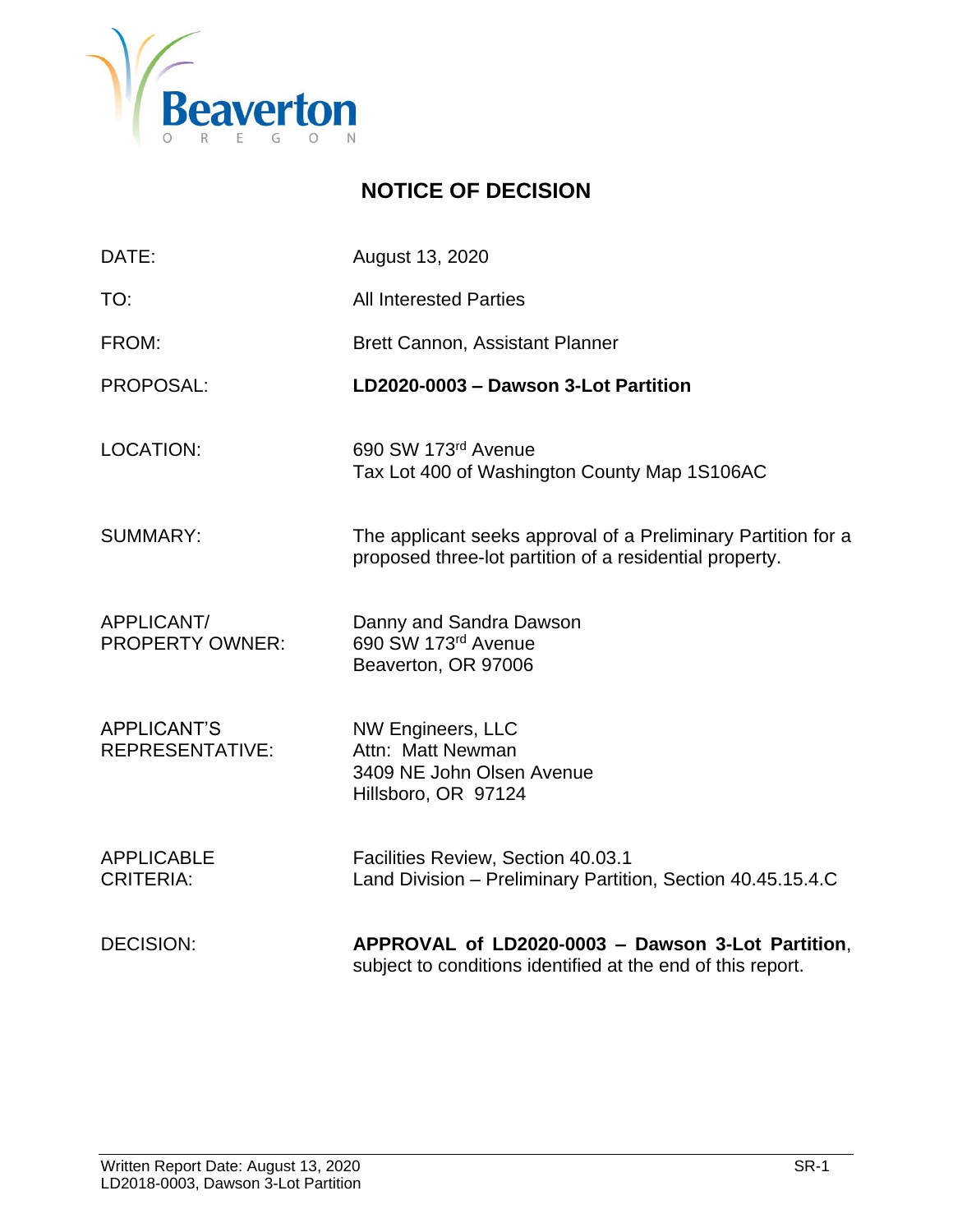#### **ZONING/VICINITY/AERIAL MAP**

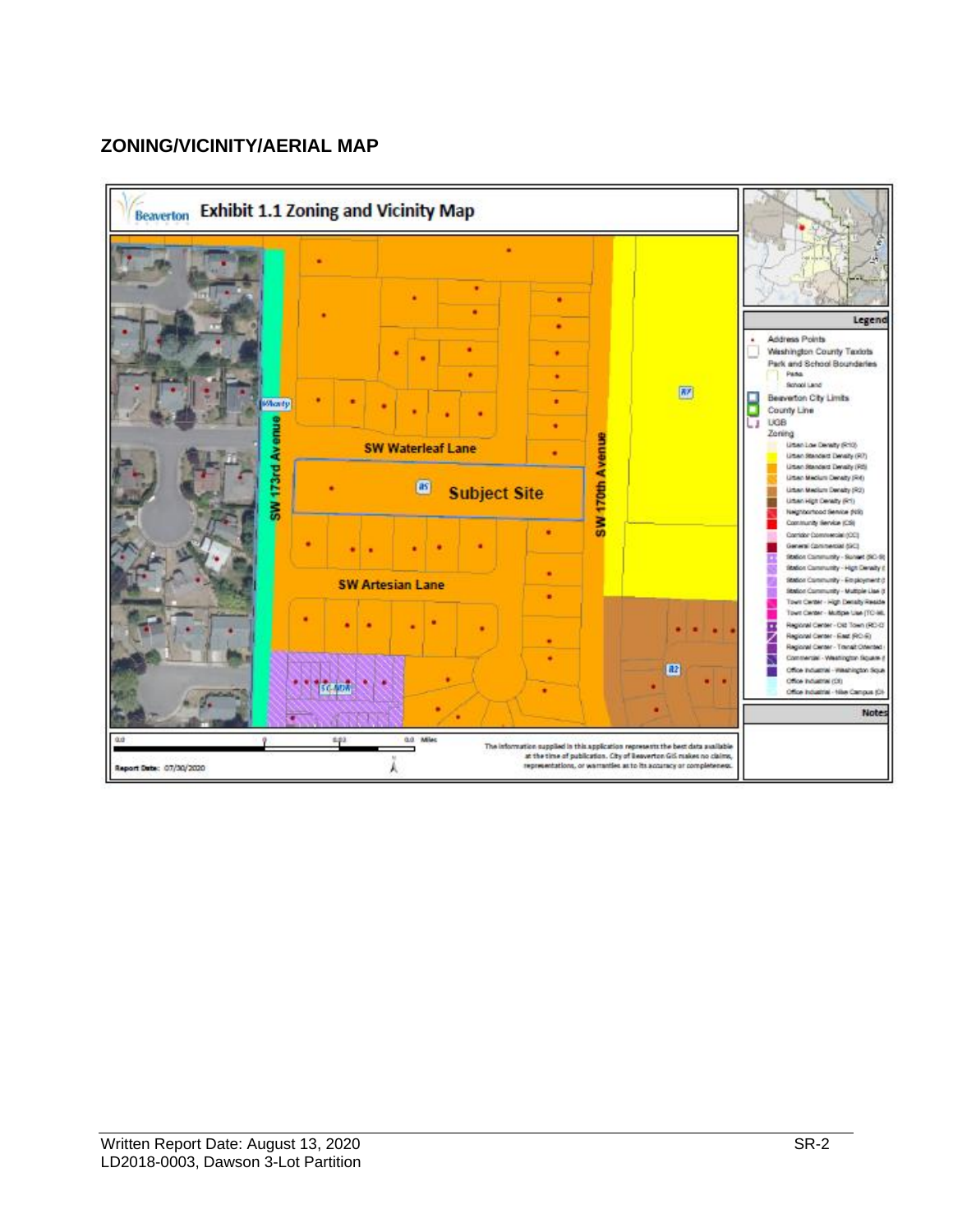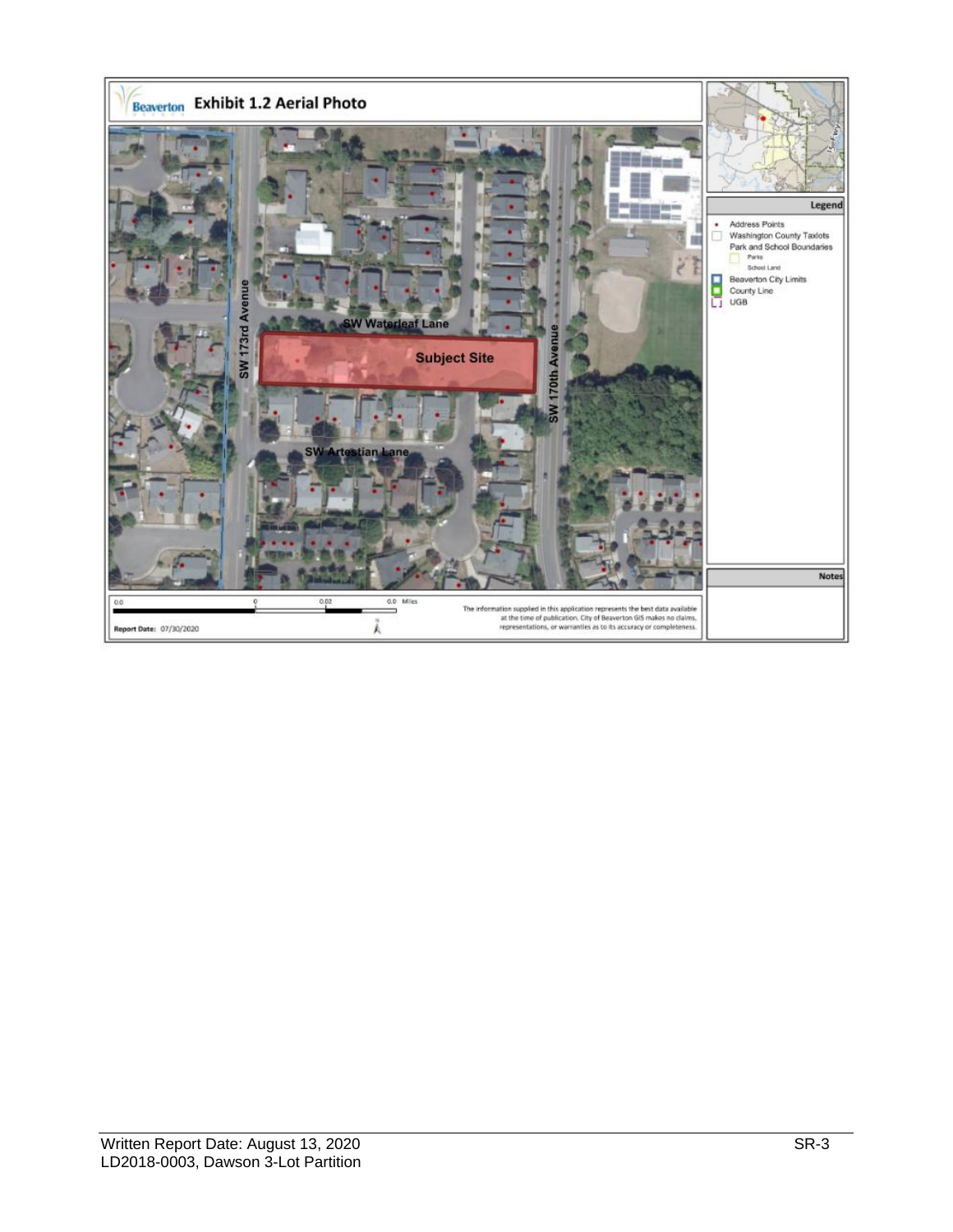#### **BACKGROUND FACTS**

#### **Key Application Dates**

| <b>Application</b> |                      | <b>Submittal Date   Deemed Complete</b> | $120$ -Day*     | $365 - Day**$ |
|--------------------|----------------------|-----------------------------------------|-----------------|---------------|
| LD2020-0003        | February 19,<br>2020 | June 10, 2020                           | October 8, 2020 | June 9, 2021  |

\*Pursuant to Section 50.25.8 of the Beaverton Development Code this is the latest date, without a continuance, by which a final written decision on the proposal can be made.

\*\*Pursuant to ORS 227.178(5), the total of all extensions may not exceed 365 calendar days from the date the application was deemed complete. This is the latest date by which a final written decision on the proposal can be made.

#### **Existing Conditions Table**

| Zoning                               | <b>R5 Urban Standard Density</b>                                                                                                                                            |                                                                                                                                                     |
|--------------------------------------|-----------------------------------------------------------------------------------------------------------------------------------------------------------------------------|-----------------------------------------------------------------------------------------------------------------------------------------------------|
| <b>Current</b><br><b>Development</b> | <b>Single Family Residential</b>                                                                                                                                            |                                                                                                                                                     |
| <b>Site Size</b>                     | 1.0 acres                                                                                                                                                                   |                                                                                                                                                     |
| <b>NAC</b>                           | <b>Five Oaks/Triple Creek</b>                                                                                                                                               |                                                                                                                                                     |
| <b>Surrounding</b><br><b>Uses</b>    | Zoning:<br>North: Urban Standard Density (R5)<br>South: Urban Standard Density (R5)<br>East:<br>Urban Standard Density (R5)<br>West: Washington County<br>Unincorporated-R6 | Uses:<br>North: Single Family Residential<br>South: Single Family Residential<br>East: Single Family Residential<br>West: Single Family Residential |
|                                      |                                                                                                                                                                             |                                                                                                                                                     |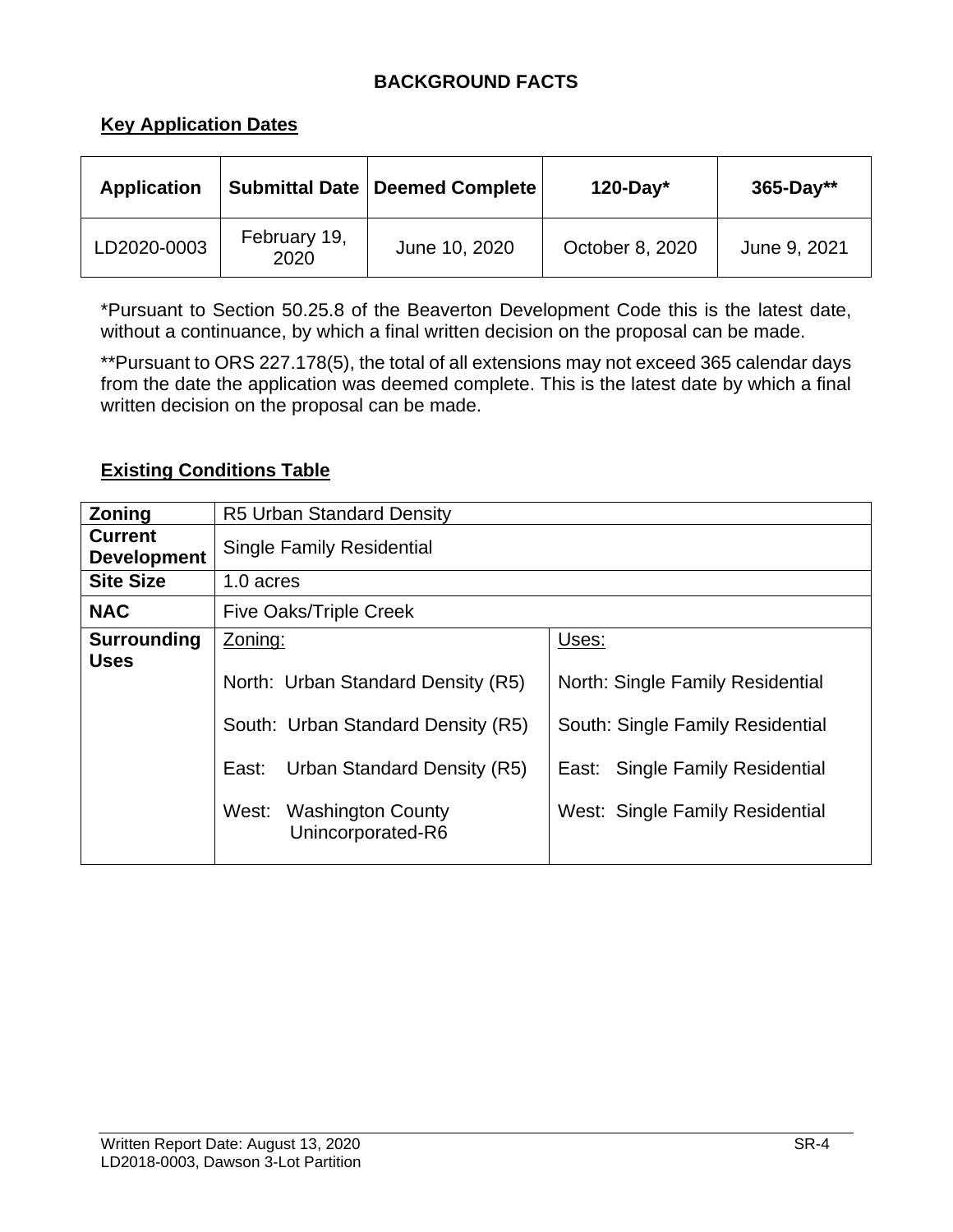### **TABLE OF CONTENTS**

| <b>ATTACHMENTS</b>                                                     | <b>PAGE NO.</b>      |
|------------------------------------------------------------------------|----------------------|
|                                                                        |                      |
| <b>Attachment A:</b>                                                   |                      |
| <b>Facilities Review Committee Technical Review and Recommendation</b> | FR1-10               |
|                                                                        |                      |
| <b>Attachment B: LD2020-0003</b>                                       |                      |
| <b>Land Division - Preliminary Partition</b>                           | $LD1-4$              |
|                                                                        |                      |
| <b>Attachment C:</b>                                                   |                      |
| <b>Proposed Conditions of Approval</b>                                 | <b>COA1-5</b>        |
|                                                                        |                      |
| <b>Exhibit 1: Exhibits by City Staff</b>                               |                      |
| <b>Exhibit 1.1 - Zoning and Vicinity Map</b>                           | SR3-SR4              |
| <b>Exhibit 1.2 - Aerial Photo</b>                                      |                      |
|                                                                        |                      |
| <b>Exhibit 2: Exhibits by Applicant</b>                                | On File at City Hall |
| <b>Exhibit 2.1 - Applicant Materials</b>                               |                      |
|                                                                        |                      |
| <b>Exhibit 3: Public Testimony / Comments</b>                          |                      |
| <b>Exhibit 3.1 - Alex Briggs</b>                                       | Attached at end of   |
|                                                                        | Report               |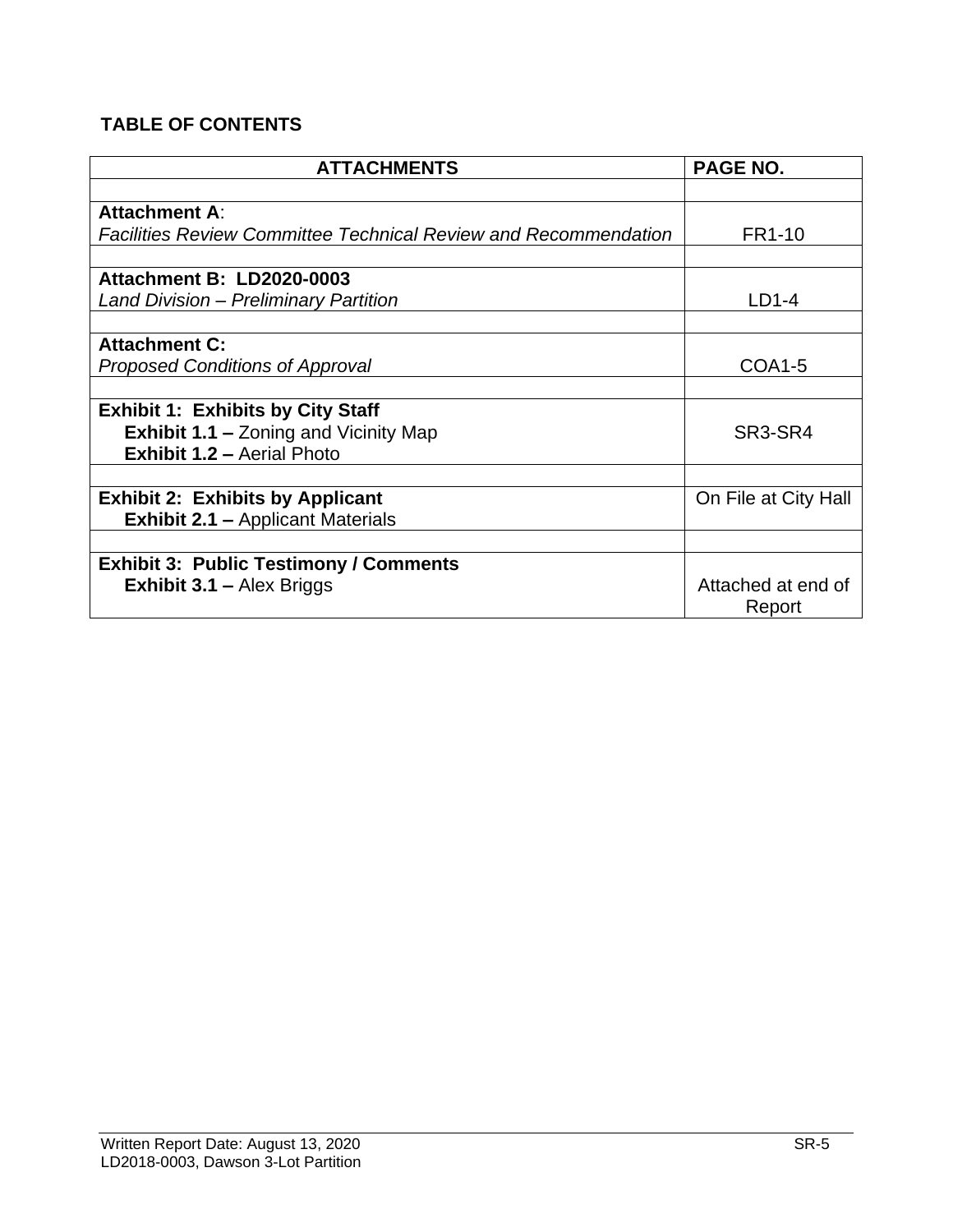#### **FACILITIES REVIEW COMMITTEE TECHNICAL REVIEW AND RECOMMENDATIONS Dawson 3-Lot Partition LD2020-0003**

#### **Section 40.03 Facilities Review Committee:**

The Facilities Review Committee has conducted a technical review of the application in accordance with the criteria contained in Section 40.03 of the Development Code. The Committee's findings and recommended conditions of approval are provided to the decisionmaking authority. As they will appear in the Staff Report, the Facilities Review Conditions may be re-numbered and placed in different order.

The decision-making authority will determine whether the application as presented meets the Facilities Review approval criteria for the subject application and may choose to adopt, not adopt, or modify the Committee's findings, below.

**The Facilities Review Committee Criteria for Approval will be reviewed for all criteria that are applicable to the submitted applications as identified below:**

• **All twelve (12) criteria are applicable to the submitted Land Division (Preliminary Partition) application as submitted.**

#### *A. All critical facilities and services related to the development have, or can be improved to have, adequate capacity to serve the proposal at the time of its completion.*

Chapter 90 of the Development Code defines "critical facilities" to be services that include public water, public sanitary sewer, storm water drainage and retention, transportation, and fire protection. The Committee finds that the proposal includes necessary on-site and off-site connections and improvements to public water, public sanitary sewer and storm water drainage facilities.

#### Water, Sanitary Sewer, and Stormwater

The subject site is currently developed with one detached dwelling. Water service is provided to the site by the City of Beaverton. The applicant will need to demonstrate that adequate water capacity exists to serve the site, through providing a needed Service Provider letter from the City of Beaverton, prior to issuance of the Site Development permit. Therefore, the Facilities Review Committee (Committee) recommends a condition of approval that the applicant submit a Water Service Provider Letter from the City of Beaverton, demonstrating adequate capacity for the proposed development, prior to Site Development permit issuance.

Sanitary sewer service is provided through the City of Beaverton. The applicant's narrative indicates there is an 8-inch sanitary sewer line located within abutting SW Waterleaf Lane. The applicant's narrative also indicates new sanitary sewer laterals will be provided for the two proposed parcels as shown on Sheet 6 of the plan set.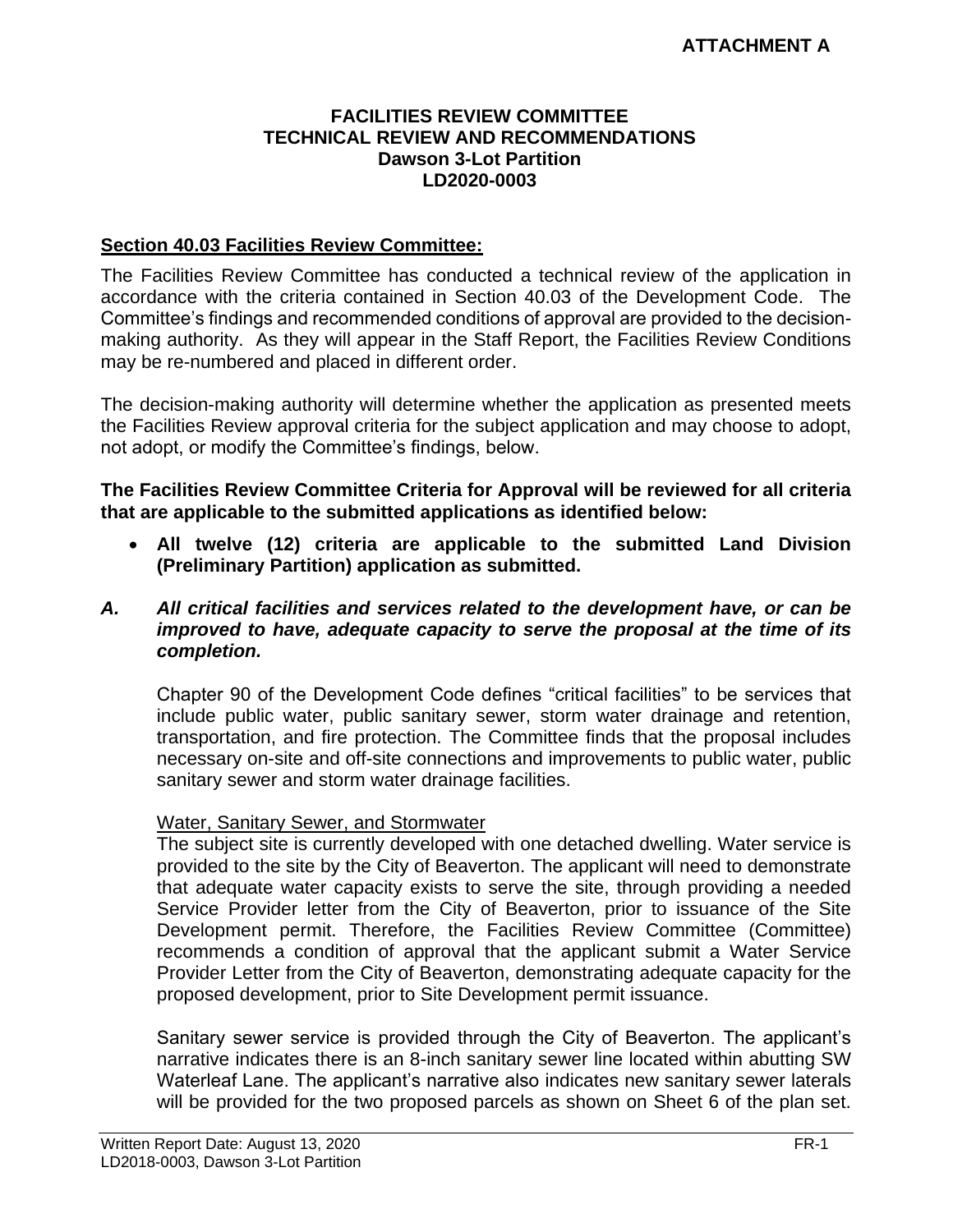The applicant's plans show a new lateral servicing the existing parcel from Waterleaf Lane and the existing lateral extending from SW 170th being capped for future use. Adequate capacity exists to serve the proposed development.

The applicant's plans show a storm sewer connection is proposed to be extended from an existing storm sewer line located within SW Waterleaf Lane, into the proposed lots and the existing lot. The applicant explains that all stormwater from future proposed impervious areas will be collected and connected to the public storm system in the street, as depicted on Sheet 6 of the applicant's plans (Exhibit 2.1). To further satisfy stormwater requirements, the owner will pay a fee-in-lieu per the 2019 City of Beaverton Engineering Design Manual (EDM) section 530.1.A.4. Therefore, the applicant is not proposing an onsite stormwater facility. The City Site Development Engineer has reviewed the plan to determine that the existing sanitary and storm sewer services provide adequate capacity to serve the new lots associated with this partition. Water services are available to the site but will require confirmation that adequate capacity is provided. By meeting the condition of approval, services will be made available to the site.

#### . **Transportation**

The subject site is a through lot, with right of way abutting three property lines. The three streets are SW 173rd Avenue which abuts the western property line, Waterleaf Lane which abuts the northern property line and SW 170th Avenue which abuts the eastern property line. The proposed additional lots are shown to have direct access to SW Waterleaf Lane. The applicant's plans show a proposed right-of-way dedication of eight (8) feet along a portion Waterleaf Lane. The applicant's plans show the accommodation a standard five (5) foot wide sidewalk, behind a six and half (6.5) foot planter strip. The Beaverton Development Code requires a Traffic Impact Analysis when the proposed development will generate 300 vehicles or more per day. The proposed land division which will result in two additional lots, will not generate 300 vehicles trips per day therefore, a Traffic Impact Analysis is not required.

#### Access

The proposed lots will each have direct access from SW Waterleaf Lane by way of private driveway. The existing single family-residence will continue to have access via SW 173rd Avenue.

#### Fire Protection

Tualatin Valley Fire & Rescue (TVF&R) provides fire protection services for property in this area. The applicant has submitted a Fire Code/Land Use/Building Review Application form signed by TVF&R on January 22, 2020 with no conditions of approval.

#### **FINDING: Therefore, the Committee finds that by meeting the conditions of approval, the proposal meets the criterion.**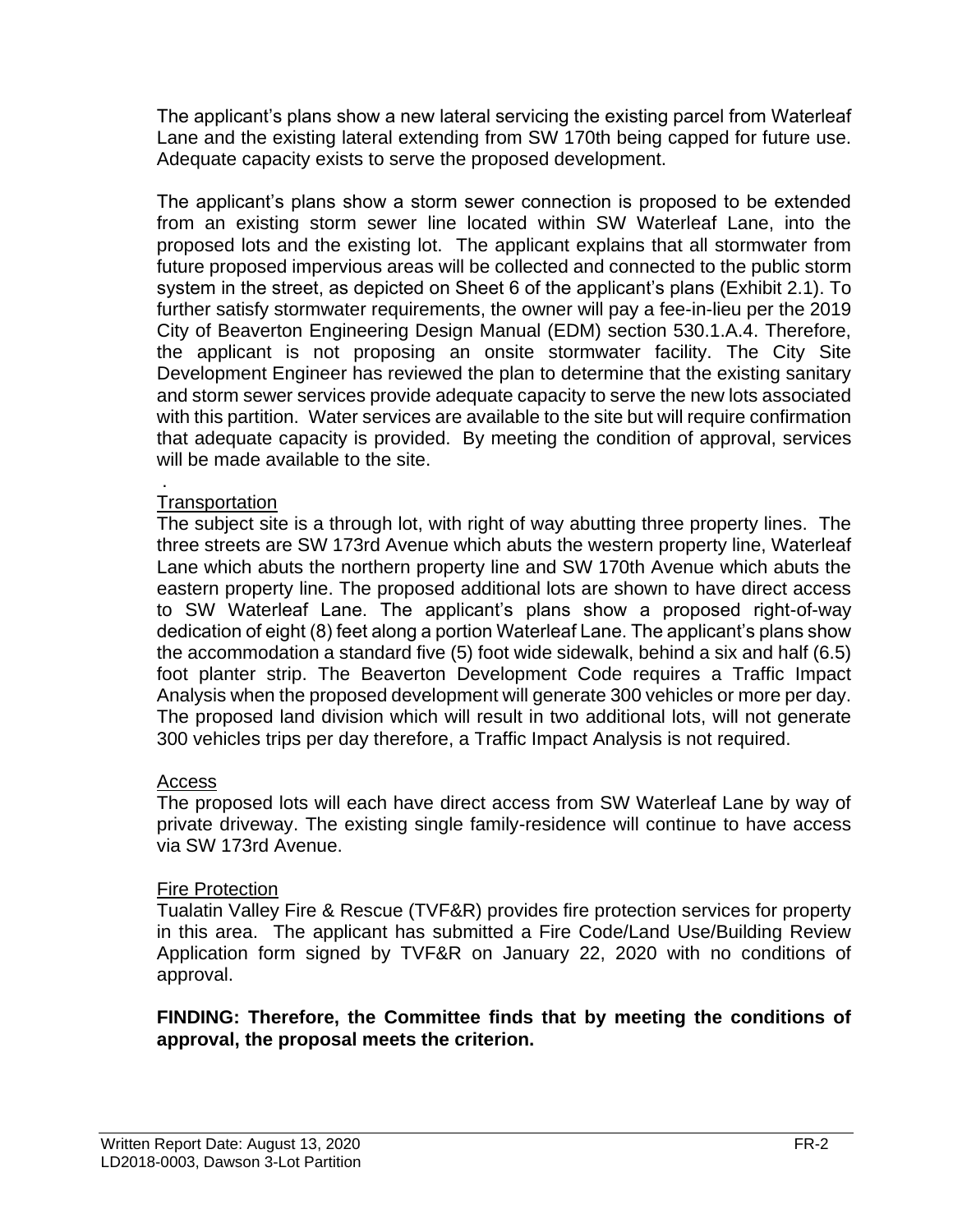*B. Essential facilities and services are available, or can be made available, with adequate capacity to serve the development prior to occupancy. In lieu of providing essential facilities and services, a specific plan may be approved if it adequately demonstrates that essential facilities, services, or both will be provided to serve the proposed development within five years of occupancy.*

Chapter 90 of the Development Code defines "essential facilities" to be services that include schools, transit improvements, police protection, and on-site pedestrian and bicycle facilities in the public right-of-way. The applicant states that all essential facilities and services necessary to serve the proposed residential project are available, have adequate capacity, or can be improved to have capacity to serve the proposed project.

#### **Schools**

The applicant submitted a Service Provider Letter from the Beaverton School District, dated March 11, 2020, which states that the school district believes there will be sufficient capacity to accommodate new students from the project.

#### Transit Improvements

Essential street facilities are available, and the applicant is proposing to improve the adjacent right-of-way to accommodate a standard sidewalk and planter strip. The adjacent right-of-way improvements will provide pedestrian and bicycle circulation to the proposed lots.

Tri-Met has not provided comments addressing transit needs and potential future transit stops within the vicinity of the project.

#### Police protection

The site will be served by the Beaverton Police Department for public safety. The City of Beaverton Police Department received a copy of the submittal and has no comments regarding this proposal.

#### On-site pedestrian and bicycle facilities

The applicant's plans show right-of-way improvements adjacent to all three lots along SW Waterleaf Lane. The proposed five (5) foot wide sidewalk, behind a standard planter strip, connections to the surrounding pedestrian circulation system enables pedestrian and bicyclists to access the two proposed lots directly. The Engineering Design Manual does not require bicycle lanes on Local Streets. Although the proposal does not include review of the building construction on proposed Parcel 2 or Parcel 3, and the existing house on Parcel 1 is proposed to remain, bicycle parking is not required for detached dwellings (Section 60.30.10.5.B, Beaverton Development Code).

#### **FINDING: Therefore, the Committee finds that by meeting the conditions of approval the proposal meets the criterion.**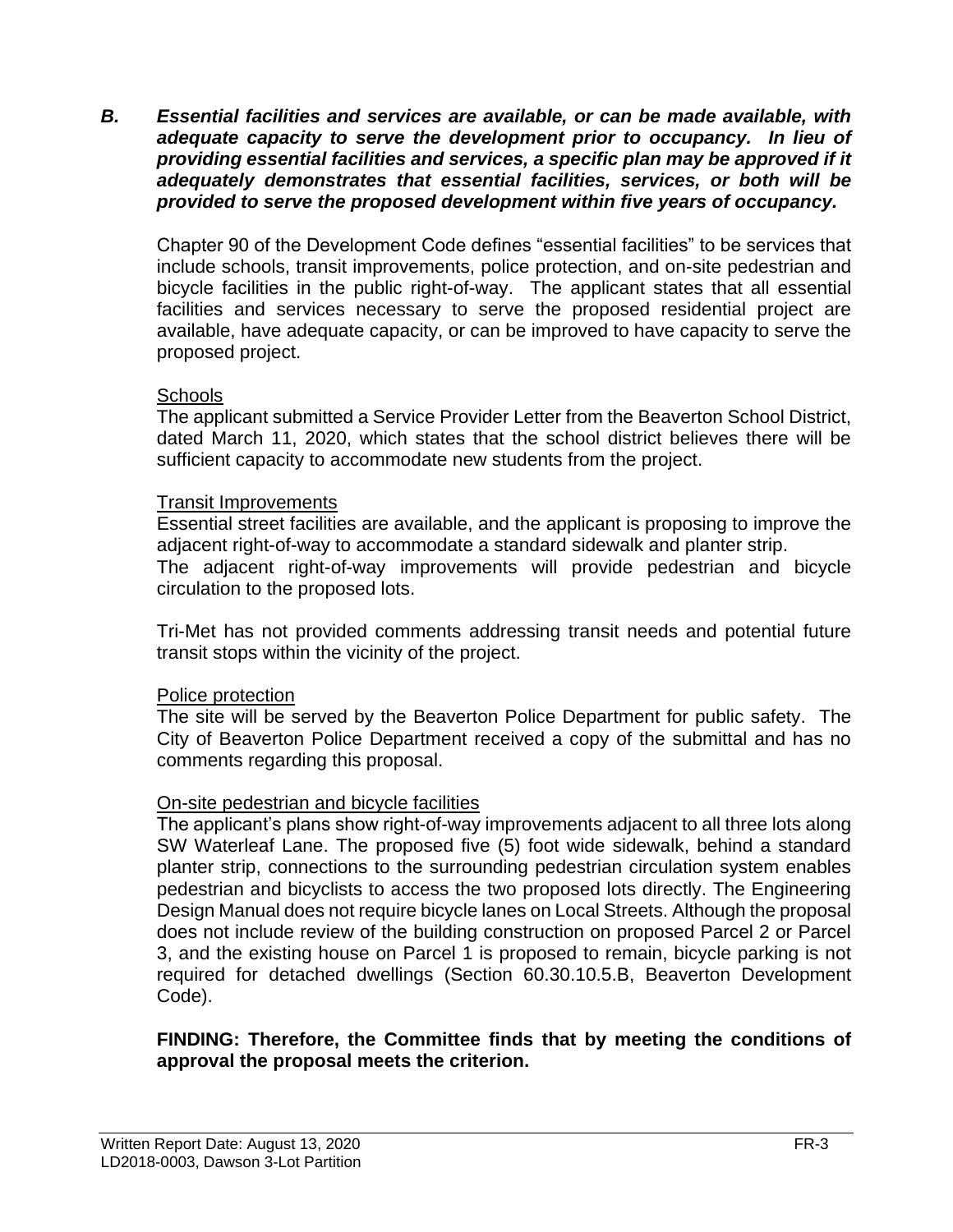*C. The proposal is consistent with all applicable provisions of Chapter 20 (Land Uses) unless the applicable provisions are modified by means of one or more applications which shall be already approved or which shall be considered concurrently with the subject proposal.*

Staff cites the findings in the Code Conformance Analysis chart at the end of the report, which evaluates the project as it relates the applicable Code requirements of Chapter 20 for the Urban Standard Density (R5) zone, as applicable to the abovementioned criteria. This proposal is for three legal lots from one existing tax lot in the R5 zoning district.

#### *FINDING: Therefore, the Committee finds that the proposal meets the criterion.*

#### *D. The proposed development is consistent with all applicable provisions of Chapter 60 (Special Requirements) and all improvements, dedications, or both, as required by the applicable provisions of Chapter 60 (Special Requirements), are provided or can be provided in rough proportion to the identified impact(s) of the proposal.*

Staff cites the Code Conformance Analysis chart at the end of this report, which evaluates the proposal as it relates the applicable Code requirements of Chapter 60, in response to the above-mentioned criteria. Staff will provide findings for the applicable Land Division criteria within the applicable sections of the staff report.

#### Off-Street Parking Requirements (Section 60.30)

Within the R5 zone, one off-street parking space is required for a single-family home. The applicant's proposal meets the required number of off-street parking spaces by providing a driveway space on lot two and three, and the existing garage on lot one.

#### Minimum Street Widths (Section 60.55.30)

The applicant's plan shows an eight (8) foot dedication along the site's frontage to SW Waterleaf Lane to meet the minimum 26-foot width for an L2 Local Street.

#### Trees and Vegetation Requirements (Section 60.60)

There aren't any protected trees on the site. The applicant proposes to remove one tree which isn't located in the right-of-way. Pursuant to Section 40.90.10 of the Beaverton Development Code the removal of non-protected trees is permissible without any further land use review.

Section 60.15.15.6.A of the Development Code requires the Developer of detached dwelling land divisions, pay a fee to the City for the installation and one-year warranty of street trees. The Committee recommends a condition requiring this fee to be paid prior to approval of the final plat.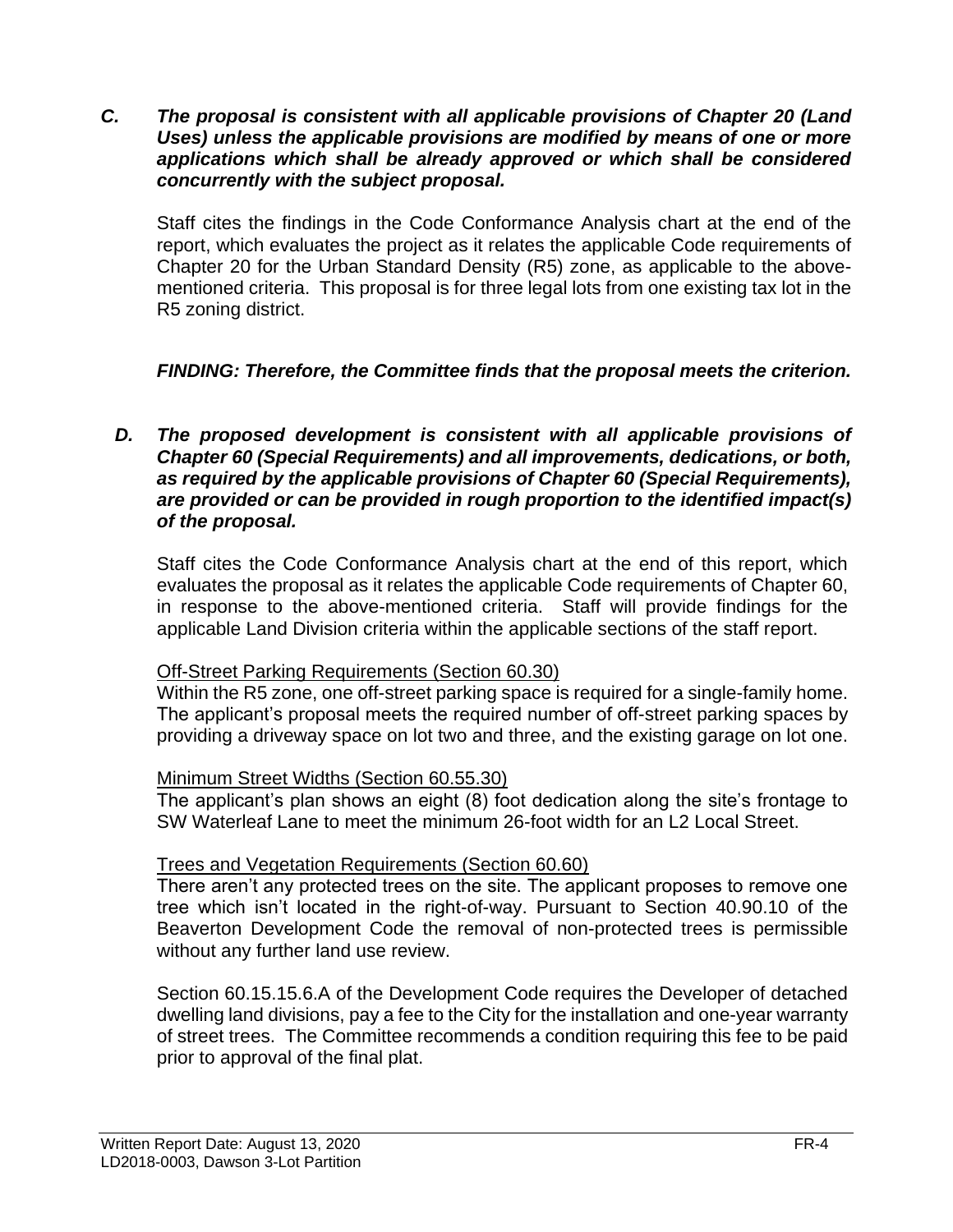#### Utility Undergrounding (Section 60.65)

The applicant states that existing overhead electrical service to the existing singlefamily home on lot one will remain, and proposed lots shall be relocated underground per the technical requirements of this section. The applicant shall provide plans prior to the issuance of a site development permit, for the placement of underground utility lines along the street frontage of Waterleaf Lane, within the site, and for services to the proposed new development. If existing utility poles along existing street frontages must be moved to accommodate the proposed improvements, the affected lines must be either undergrounded or a fee in lieu of undergrounding paid per Section 60.65 of the Development Code. To ensure the requirements of Section 60.65 are met, the Committee recommends a standard condition of approval requiring that utility lines are placed underground prior to issuance of the Site Development Permit.

**FINDING: Therefore, the Committee finds that by meeting the conditions of approval the proposal meets the criterion.** 

*E. Adequate means are provided or can be provided to ensure continued periodic maintenance and necessary normal replacement of the following private common facilities and areas, as applicable: drainage ditches, roads and other improved rights-of-way, structures, recreation facilities, landscaping, fill and excavation areas, screening and fencing, ground cover, garbage and recycling storage areas and other facilities not subject to maintenance by the City or other public agency.*

The proposed partition will include a Wetland and Vegetated Corridor Easement for the protection of a Department of State Lands (DSL) designated vegetated corridor (wetland), as seen on Sheet 4 of the proposed plans (Exhibit 2.1). The easement's maintenance will continue to be the responsibility of the applicant until such time Lot 3 is sold for future development. Additionally, the applicant states DSL representatives and third-party environmental consultants have stated the vegetated corridor should likely be filled as it is piped on both ends.

The proposal, as represented, does not present any barriers, constraints, or design elements that would prevent or preclude periodic maintenance of the easement, private infrastructure and facilities on site. The Committee recommends a condition of approval to provide an access easement with a note on the final plat, identifying the property owner of Lot 3 as the ultimate responsible parties for continued periodic maintenance of the easement.

#### **FINDING: Therefore, the Committee finds that by meeting the conditions of approval the proposal meets the criterion.**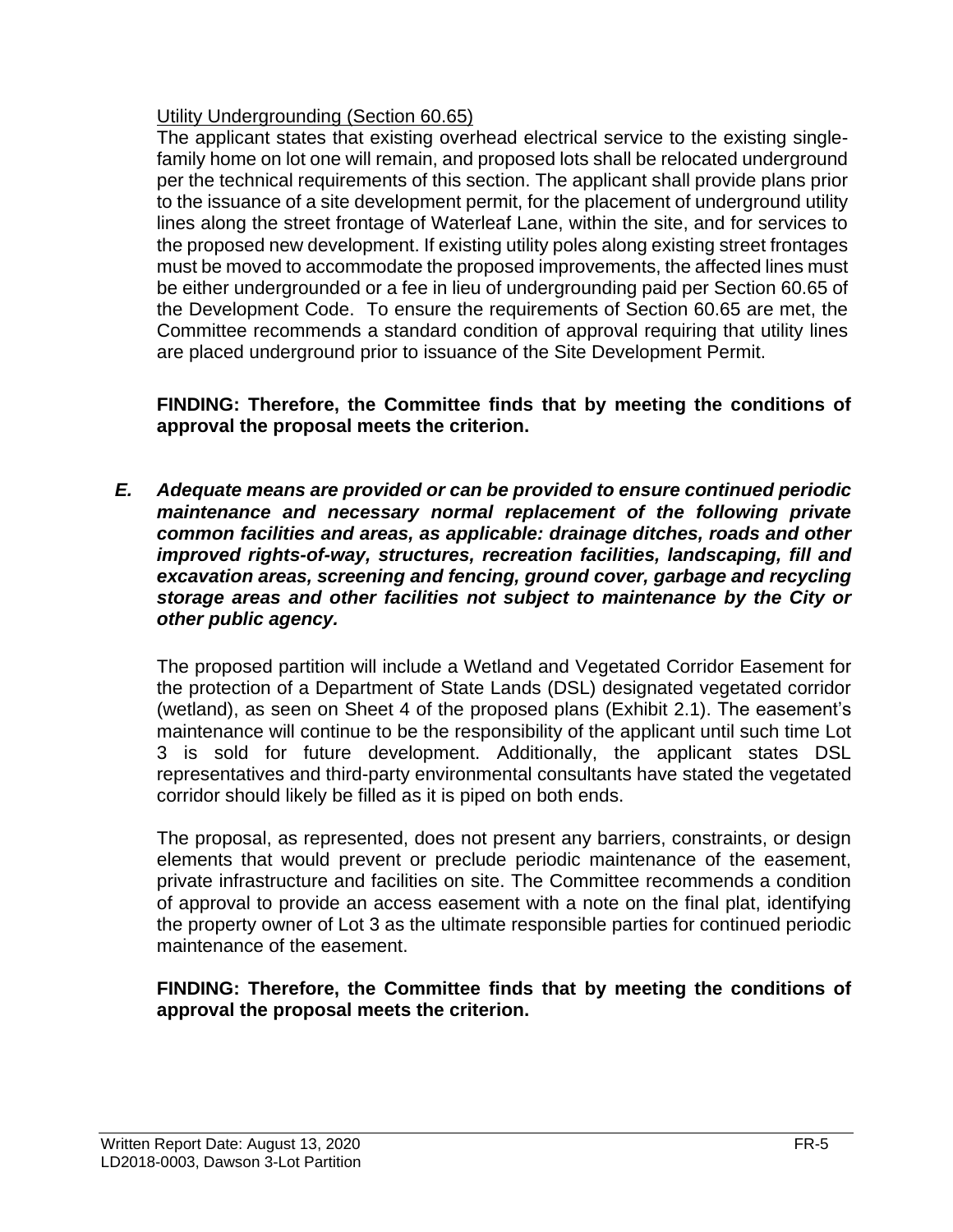#### *F. There are safe and efficient vehicular and pedestrian circulation patterns within the boundaries of the development.*

The applicant's plans show two driveways serving proposed lots two and three, with direct access to abutting SW Waterleaf Lane. The existing single-family residence will continue to access off abutting SW 173rd Avenue. Furthermore, the applicant's plans show proposed right-of-way improvements with a standard five (5) foot wide sidewalk behind a six and half (6.5) foot planter strip.

**FINDING: Therefore, the Committee finds that the proposal meets the criterion.**

#### *G. The development's on-site vehicular and pedestrian circulation systems connect to the surrounding circulation systems in a safe, efficient, and direct manner.*

The applicant's materials show the proposal's on-site vehicular circulation systems connect to the surrounding circulation systems in a safe, efficient, and direct manner. Plans show two proposed driveways to lots two and three to SW Waterleaf Lane and therefore, vehicular and pedestrian circulation has been provided to connect to the surrounding circulation system and sidewalks.

**FINDING: Therefore, the Committee finds that the proposal meets the criterion.**

#### *H. Structures and public facilities serving the development site are designed in accordance with adopted City codes and standards and provide adequate fire protection, including, but not limited to, fire flow.*

The applicant states that Tualatin Valley Fire & Rescue Department provides fire protection services for this site. Tualatin Valley Fire & Rescue reviewed the proposal issued a Service Provider Letter and that the future dwellings constructed on Parcel 2 and 3 will demonstrate compliance with Fire and Building Code requirements at the time of permit review. TVF&R has not provided conditions of approval.

#### **FINDING: Therefore, the Committee finds that the proposal meets the criterion.**

*I. Structures and public facilities serving the development site are designed in accordance with adopted City codes and standards and provide adequate protection from hazardous conditions due to inadequate, substandard or illdesigned development.*

The conditions of approval stated at the end of this document, provide requirements of the applicant to obtain a Site Development and Building Permit through the City to ensure that structures and public facilities will be designed and built in accordance to the applicable codes and standards.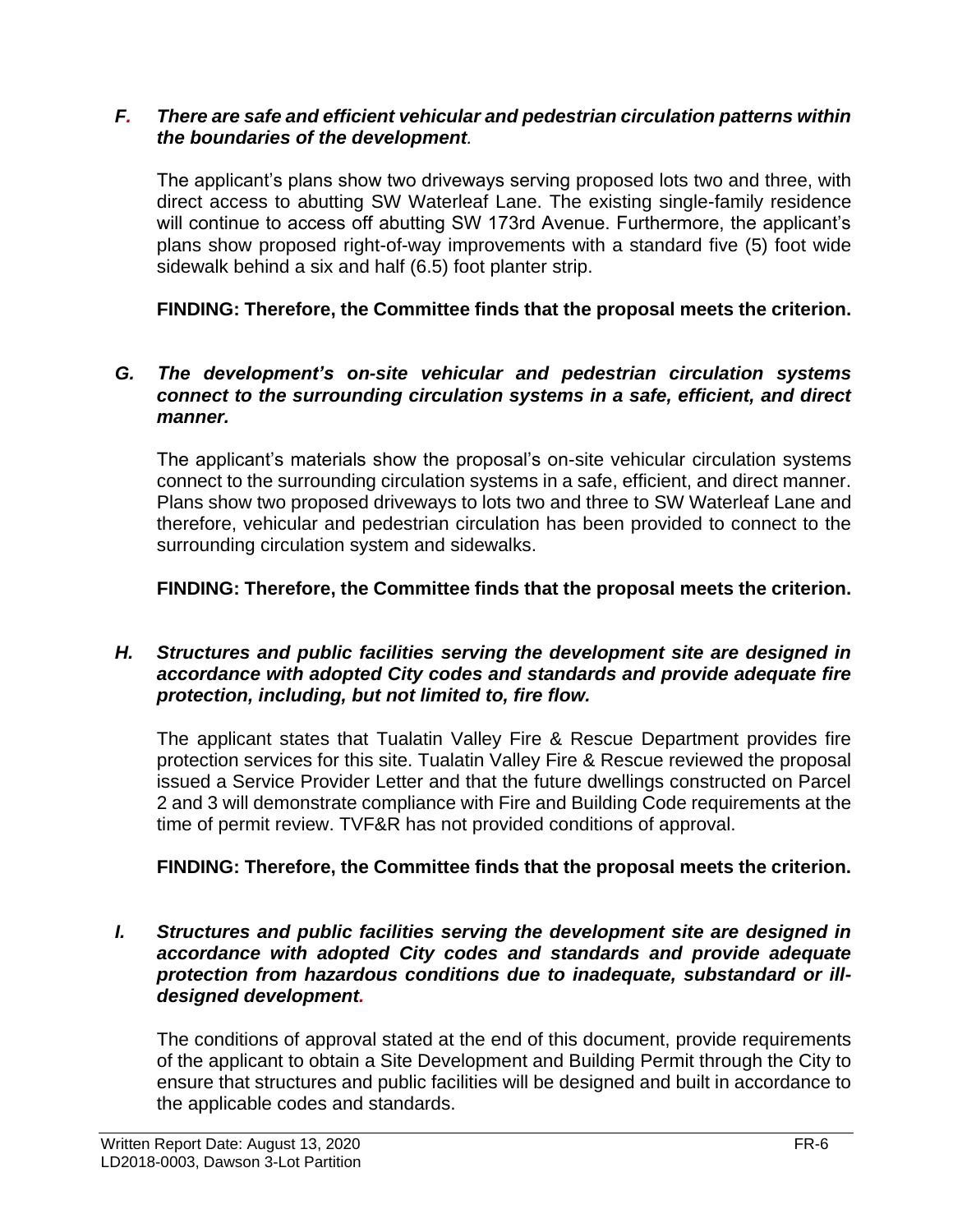**FINDING: Therefore, staff finds that by satisfying the conditions of approval, the proposal meets the criterion for approval.**

*J. Grading and contouring of the development site is designed to accommodate the proposed use and to mitigate adverse effect(s) on neighboring properties, public right-of-way, surface drainage, water storage facilities, and the public storm drainage system.*

The applicant states that the site is relatively flat and therefore significant grading is not anticipated for the construction of future homes. The applicant's plans show proposed grading is limited to the new driveway approach and installation of utilities. However, to ensure compliance with applicable grade differential standards as outline in Section 60.15.10 of the Development Code, the Committee recommend a condition of approval requiring the applicant to submit a grading plan, demonstrating compliance with applicable standards of Section 60.15.10 of the Development Code, prior to building permit issuance.

**FINDING: Therefore, the Committee finds that by meeting the conditions of approval, the proposal meets the criterion.** 

#### *K. Access and facilities for physically handicapped people are incorporated into the development site and building design, with particular attention to providing continuous, uninterrupted access routes.*

The applicant is required to meet all applicable accessibility standards of the International Building Code, the International Fire Code, and other standards as required by the American Disabilities Act (ADA). Conformance with the technical design standards for Code accessibility requirements are to be shown on the approved construction plans associated with Site Development and Building Permit approvals.

**FINDING: Therefore, the Committee finds that by meeting the conditions of approval, the proposal meets the criterion.** 

#### *L. The proposal contains all applicable application submittal requirements as specified in Section 50.25.1 of the Development Code.*

The applicant has supplied all applicable submittal requirements, as specified in Section 50.25.1 of the Development Code.

**FINDING: Therefore, the Committee finds the proposal meets the criterion for approval.**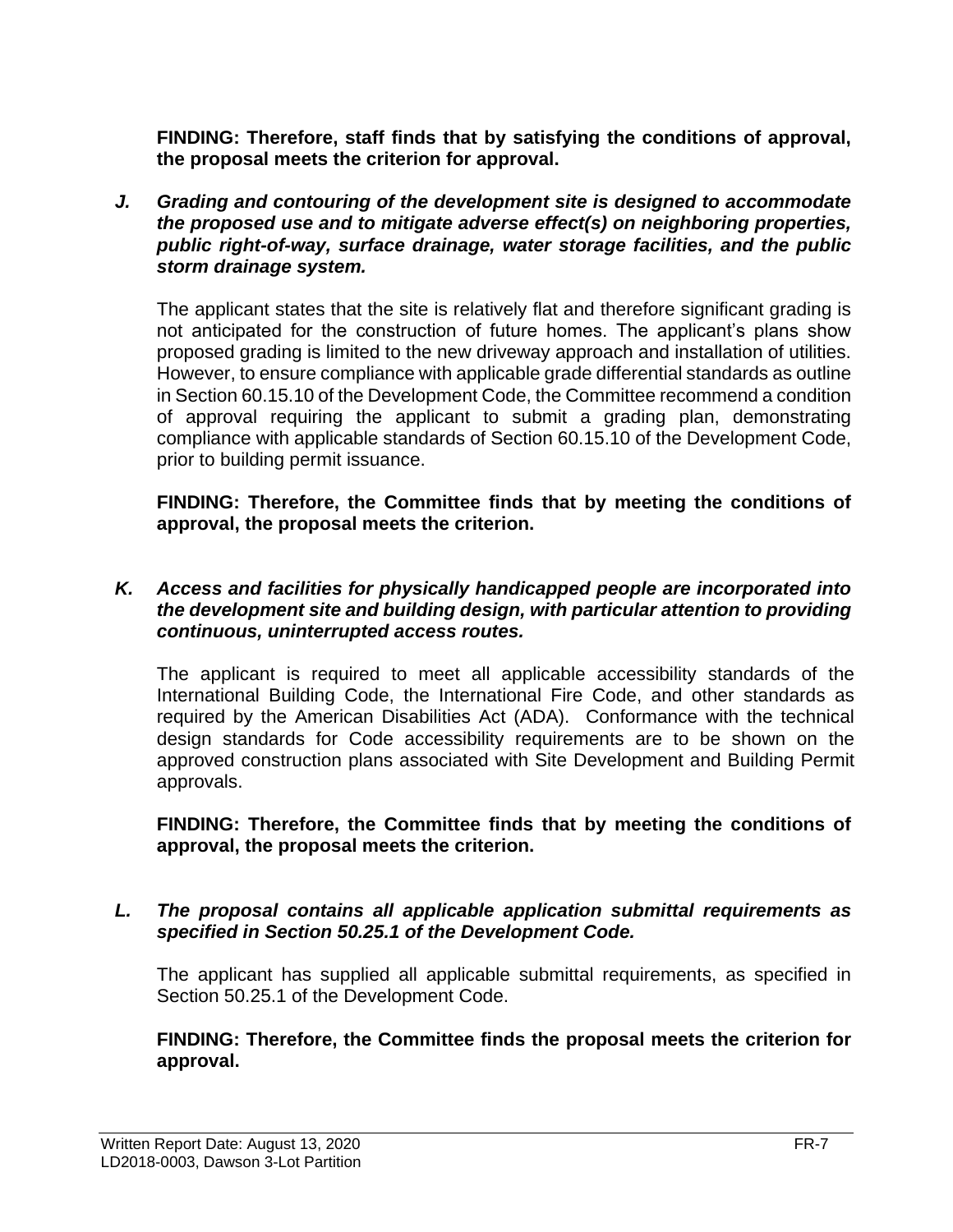## **Code Conformance Analysis Chapter 20 Use and Site Development Requirements Residential Urban Standard Density (R5) Zoning District**

| <b>CODE</b><br><b>STANDARD</b>                                                        | <b>CODE REQUIREMENT</b>                            | <b>PROJECT PROPOSAL</b>                                                                                                                                                                                                                                                                                                                                                                                  | <b>MEETS</b><br>CODE?         |
|---------------------------------------------------------------------------------------|----------------------------------------------------|----------------------------------------------------------------------------------------------------------------------------------------------------------------------------------------------------------------------------------------------------------------------------------------------------------------------------------------------------------------------------------------------------------|-------------------------------|
|                                                                                       |                                                    | <b>Development Code Section 20.05.20</b>                                                                                                                                                                                                                                                                                                                                                                 |                               |
| Use - Permitted                                                                       | <b>Detached Dwellings</b>                          | <b>Detached Dwellings</b>                                                                                                                                                                                                                                                                                                                                                                                | <b>Yes</b>                    |
|                                                                                       |                                                    | <b>Development Code Section 20.05.15</b>                                                                                                                                                                                                                                                                                                                                                                 |                               |
| Minimum Lot<br>Area for Land<br><b>Divisions</b><br><b>Utilizing Lot</b><br>Averaging | 4,500 square feet                                  | Parcel 1: 14,286 square feet<br>Parcel 2: 4,507 square feet<br>Parcel 3: 19,820 square feet                                                                                                                                                                                                                                                                                                              | <b>Yes</b>                    |
| Minimum Lot<br><b>Dimensions</b>                                                      | <b>Interior Lot</b><br>Width: N/A<br>Depth: N/A    | Parcel 1: Width- 83 feet; Depth- 161 feet<br>Parcel 2: Width- 55 feet; Depth 82 feet<br>Parcel 3-Width- 267 Feet; Depth 83 Feet                                                                                                                                                                                                                                                                          | <b>Yes</b>                    |
| <b>Yard Setbacks</b><br>Minimums:<br>Front<br>Side<br>Rear<br>Garage                  | 15 feet<br>5 feet<br>20 feet<br>20 feet            | No new structures are proposed with this<br>application. An existing workshop on Parcel 1<br>will be modified to meet new rear yard<br>setback created by proposed partition. Staff<br>proposes a Condition of Approval that all<br>structures on Parcel 1 meet setbacks prior to<br>recording final plat.                                                                                               | <b>Yes-with</b><br><b>COA</b> |
| Maximum<br><b>Building Height</b>                                                     | 35 feet                                            | No changes to existing building heights are<br>proposed and no new structures are<br>proposed with this application.                                                                                                                                                                                                                                                                                     | N/A                           |
| Development Code Section 20.25.05 - Density Calculations                              |                                                    |                                                                                                                                                                                                                                                                                                                                                                                                          |                               |
| Minimum<br>Residential<br>Density                                                     | Minimum Density: 6 Lots<br>Maximum Density: 9 Lots | The applicant proposes 2 lots. However,<br>section 20.25.05 allows projects which don't<br>meet minimum density to demonstrate how<br>any oversized parcel created by the project<br>can meet minimum density, without the use<br>of a variance or adjustment. The applicant<br>has provided a "shadow plat" dimensioning<br>six lots which show that the original parcel<br>could meet minimum density. | <b>Yes</b>                    |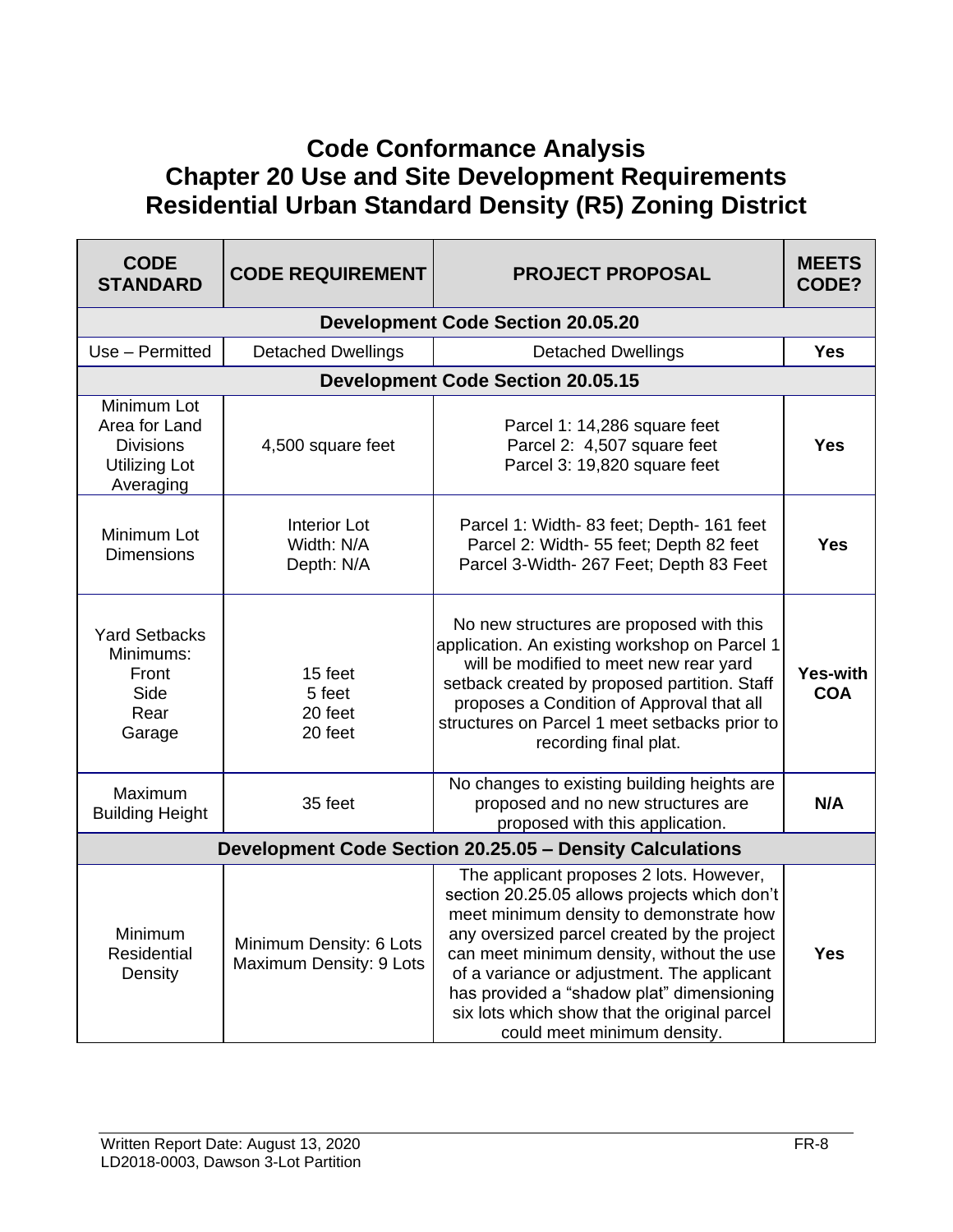# **Chapter 60 Special Requirements**

| <b>CODE</b><br><b>STANDARD</b>                                            | <b>CODE REQUIREMENT</b>                                                                                                                        | <b>PROJECT PROPOSAL</b>                                                               | <b>MEETS</b><br>CODE?            |
|---------------------------------------------------------------------------|------------------------------------------------------------------------------------------------------------------------------------------------|---------------------------------------------------------------------------------------|----------------------------------|
|                                                                           | <b>Development Code Section 60.05</b>                                                                                                          |                                                                                       |                                  |
| Design Review Principles,<br>Standards, and<br><b>Guidelines</b>          | Requirements for new development<br>and redevelopment.                                                                                         | Design Review is not applicable<br>to the project.                                    | N/A                              |
|                                                                           | <b>Development Code Section 60.10</b>                                                                                                          |                                                                                       |                                  |
| <b>Floodplain Regulations</b>                                             | Requirements for properties located<br>in floodplain, floodway, or floodway<br>fringe.                                                         | No mapped floodplains are<br>located within the subject site.                         | N/A                              |
|                                                                           | <b>Development Code Section 60.12</b>                                                                                                          |                                                                                       |                                  |
| Habitat Friendly and Low<br><b>Impact Development</b><br><b>Practices</b> | Optional program offering various<br>credits available for use of specific<br><b>Habitat Friendly or Low Impact</b><br>Development techniques. | No Habitat Friendly or Low<br><b>Impact Development techniques</b><br>proposed.       | N/A                              |
|                                                                           | Development Code Section 60.15 - Land Division Standards                                                                                       |                                                                                       |                                  |
| <b>Land Division Standards</b>                                            | Standards pertaining to Land<br><b>Divisions</b>                                                                                               | A Land Division-Preliminary<br>Subdivision application has been<br>applied for.       | <b>See LD</b><br><b>Findings</b> |
|                                                                           | Development Code Section 60.25 - Off Street Loading                                                                                            |                                                                                       |                                  |
| <b>Loading Facilities</b>                                                 | No loading facilities are required for<br>this project.                                                                                        | No loading facilities are proposed                                                    | N/A                              |
|                                                                           | Development Code Section 60.30 - Off-Street Parking                                                                                            |                                                                                       |                                  |
| Off-street motor<br>vehicle parking<br>Parking Zone A                     | <b>Detached Dwellings</b><br>1 space per unit= 2 spaces min<br>No Maximum for Detached Dwellings                                               | <b>Detached Dwellings</b><br>Each dwelling will have at<br>minimum one parking space. | <b>YES</b>                       |
| <b>Required Bicycle Park</b>                                              | No bicycle parking is required for<br>detached dwellings.                                                                                      | No bicycle parking is required for<br>detached dwellings                              |                                  |
| <b>Compact Spaces</b>                                                     | Required residential parking must be<br>provided at standard sizes.                                                                            | No compact spaces are<br>proposed.                                                    | N/A                              |

| <b>Development Code Section 60.55 - Transportation</b> |                                                                                                                |                                                                              |            |
|--------------------------------------------------------|----------------------------------------------------------------------------------------------------------------|------------------------------------------------------------------------------|------------|
| <b>Transportation Facilities</b>                       | Regulations pertaining to the<br>construction or reconstruction of<br>transportation facilities.               | <b>Refer to Facilities Review</b><br>Committee findings herein.              | <b>Yes</b> |
| <b>Development Code Section 60.60</b>                  |                                                                                                                |                                                                              |            |
| Trees & Vegetation                                     | Regulations pertaining to the<br>removal and preservation of<br><b>Protected Trees and Landscape</b><br>Trees. | No Protected Trees or<br>Landscape Trees are present on<br>the subject site. | N/A        |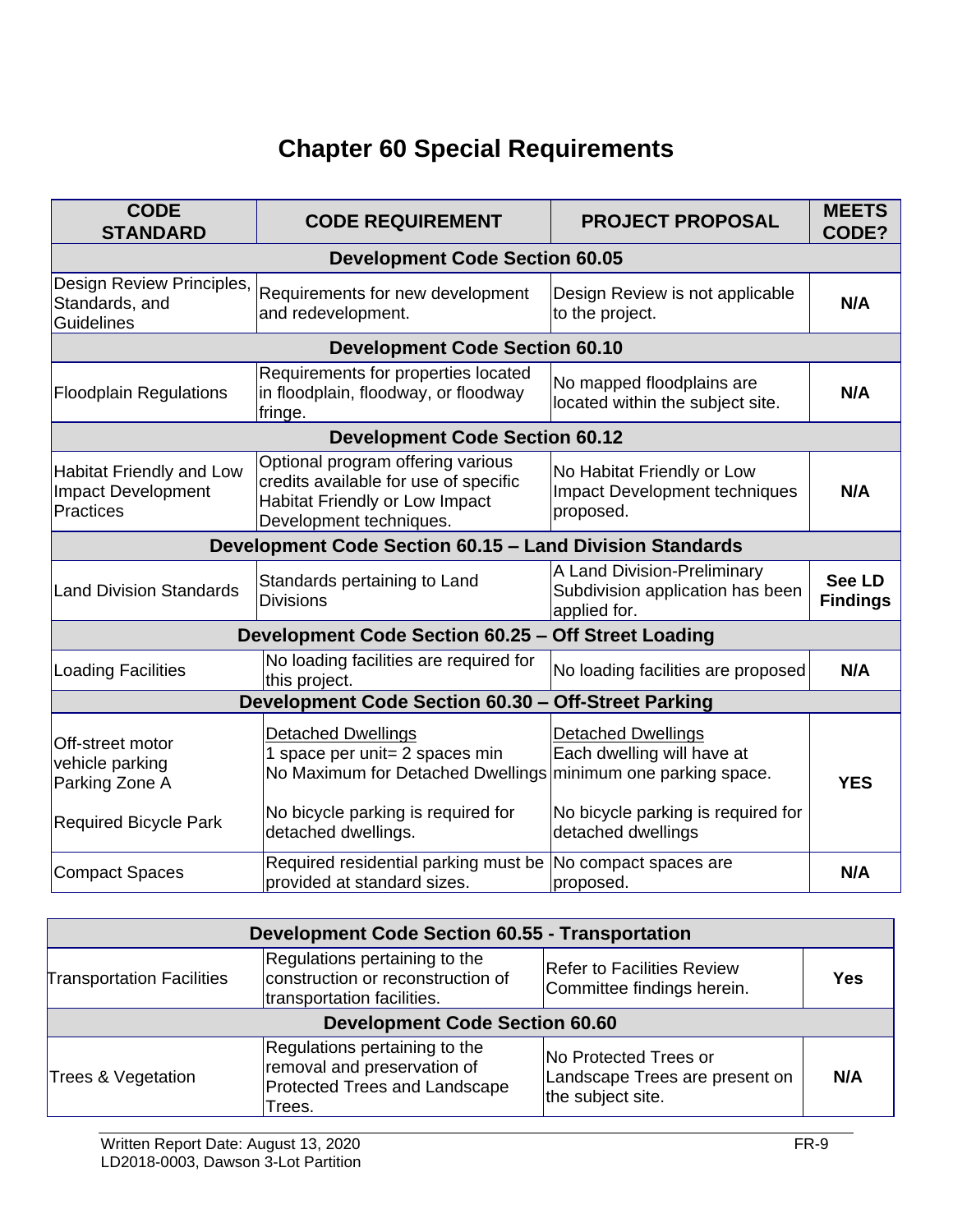| <b>Development Code Section 60.65</b> |                                                                                                                                                                                                     |                                                                                                                                                                                                                                                           |                         |
|---------------------------------------|-----------------------------------------------------------------------------------------------------------------------------------------------------------------------------------------------------|-----------------------------------------------------------------------------------------------------------------------------------------------------------------------------------------------------------------------------------------------------------|-------------------------|
| Utility Undergrounding                | All existing overhead utilities and<br>any new utility service lines within<br>the project and along any existing<br>frontage, except high voltage lines<br>$(57kV)$ must be placed<br>underground. | The applicant states that all<br>proposed utilities will be placed<br>underground. To ensure the<br>proposal meets requirements of<br>this section, the Committee<br>recommends a condition<br>requiring undergrounding<br>completion prior to occupancy. | Yes- with<br><b>COA</b> |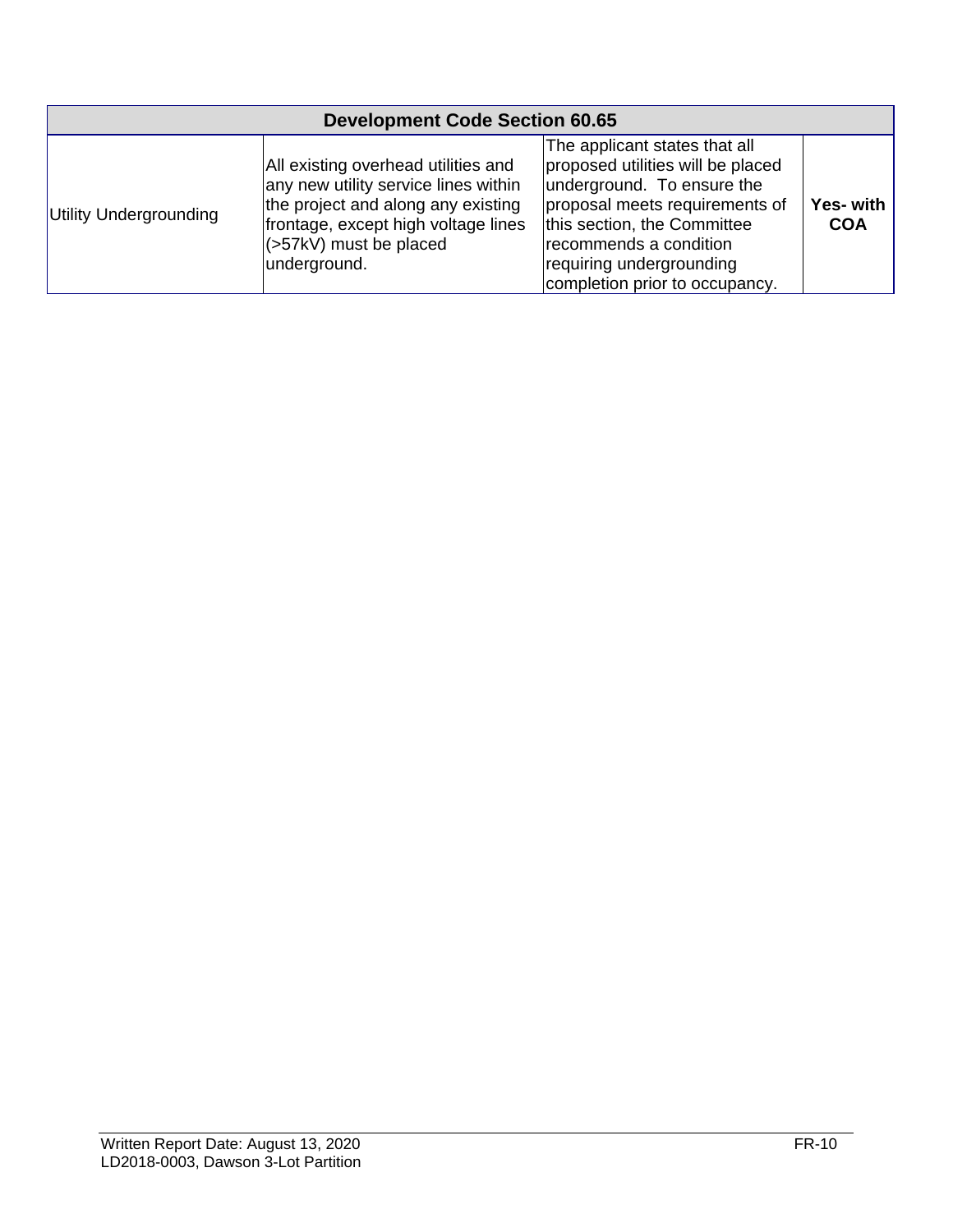#### **ANALYSIS AND FINDINGS FOR LAND DIVISION-PRELIMINARY PARTITION APPROVAL Dawson 3-Lot Partition LD2020-0003**

#### **Section 40.45.05 Land Division Applications; Purpose**

*The purpose of the Land Division applications is to establish regulations, procedures, and standards for the division or reconfiguration of land within the City of Beaverton.* 

#### **Section 40.45.15.4.C Approval Criteria**

*In order to approve a Preliminary Partition application, the decision-making authority shall make findings of fact based on evidence provided by the applicant demonstrating that all the following criteria are satisfied:*

*1. The application satisfies the threshold requirements for a Preliminary Partition application. If the parent parcel is subject to a pending Legal Lot Determination under Section 40.47., further division of the parent parcel shall not proceed until all of the provisions of Section 40.47.15.1.C. have been met.*

The applicant proposes to divide one parcel into three parcels, therefore meeting the threshold for a Preliminary Partition below.

1. *The creation of up to and including three (3) new parcels from at least one (1) lot of record (parent parcel) in one (1) calendar year.*

**Therefore, staff finds that the proposal meets the criterion for approval.**

#### *2. All City application fees related to the application under consideration by the decision-making authority have been submitted.*

The applicant has paid the required application fee for a Preliminary Partition application.

**Therefore, staff find that the proposal meets the criterion for approval.**

*3. The proposed development does not conflict with any existing City approval, except the City may modify prior approvals through the partition process to comply with current Code standards and requirements.*

The original plat was recorded on July 13, 1891 as Grayoak. The existing residence was constructed circa 1920. Staff has researched and found no prior land use approvals.

#### **Therefore, staff finds that the proposal meets the criterion for approval.**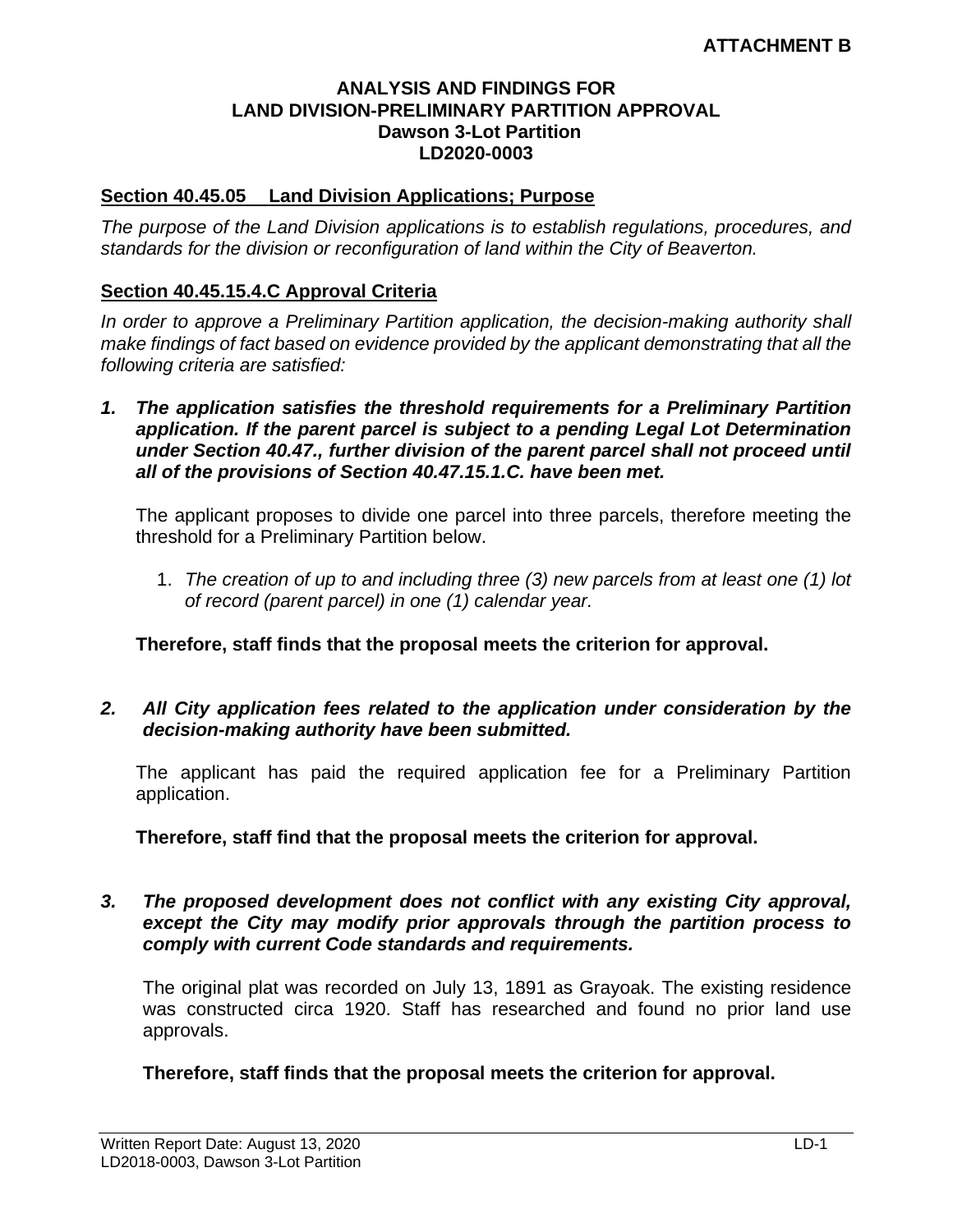*4. Oversized parcels (oversized lots) resulting from the Partition shall have a size and shape which will facilitate the future potential partitioning or subdividing of such oversized lots in accordance with the requirements of the Development Code. In addition, streets, driveways, and utilities shall be sufficient to serve the proposed lots and future potential development on oversized lots. Easements and rights-of-way shall either exist or be provided to be created such that future partitioning or subdividing is not precluded or hindered, for either the oversized lot or any affected adjacent lot.*

The subject site is zoned R5, which requires a minimum lot size of 5,000 square feet or 4,500 square feet, if applying lot averaging standards. The existing parent parcel is approximately 0.99 acres (43,382 square feet) in size. The proposed three lot partition applies the lot averaging standards further explained in the following section, resulting in two oversized lots (Parcel 1 which is 13,871 square feet and Parcel 3 which is 23,068 square feet) and one substandard parcel (Parcel 2 which is 4,513 square feet). An easement is proposed on lot 3 to protect a Department of State Lands vegetated corridor. Parcel 1 and 3 retain a size and shape that will facilitate future partitioning of said oversized parcels. The shadow plat demonstrates partitioning of proposed Parcel 1 into a 5,183 square foot parcel and an 8,688 square foot parcel, leaving the existing single-family residence intact. The shadow plat shows the further partitioning of Parcel 3 into three (3) parcels of the following sizes, 5,056, 5,122, and 8,576 square feet. Additionally, the shadow plat shows a future right-of-way dedication for the extension of SW 171<sup>st</sup> Avenue of 6,245 square feet, which will not hinder the future partitioning of Parcel 3. Each proposed future lot conforms to the R5 development standards of a 5,000 square foot minimum lot size.

All future lots will be served by existing utilities accordingly. Staff finds that the proposed size and shape of the oversized lot does not preclude future development of the site to meet the minimum density standards of the R5 zoning district.

**Therefore, staff finds that the proposal meets the criterion for approval.**

*5. Applications that apply the lot area averaging standards of Section 20.05.15.D. shall demonstrate that the resulting land division facilitates the following:* 

*a) Preserves a designated Historic Resource or Significant Natural Resource (Tree, Grove, Riparian Area, Wetland, or similar resource); or,* 

*b) Complies with minimum density requirements of the Development Code, provides appropriate lot size transitions adjacent to differently zoned properties, minimizes grading impacts on adjacent properties, and where a street is proposed provides a standard street cross section with sidewalks.*

Lot averaging is proposed for Parcel 2 (4,513 square feet) which will meet the minimum 4,500 square foot parcel size for applications requesting lot averaging standards. The applicant states lot averaging applies to the proposed project to preserve a Department of State Lands vegetated corridor. The average lot size for the three new parcels will be 13,818 square feet, meeting the minimum 4,500 square foot lot size in the R5 zone.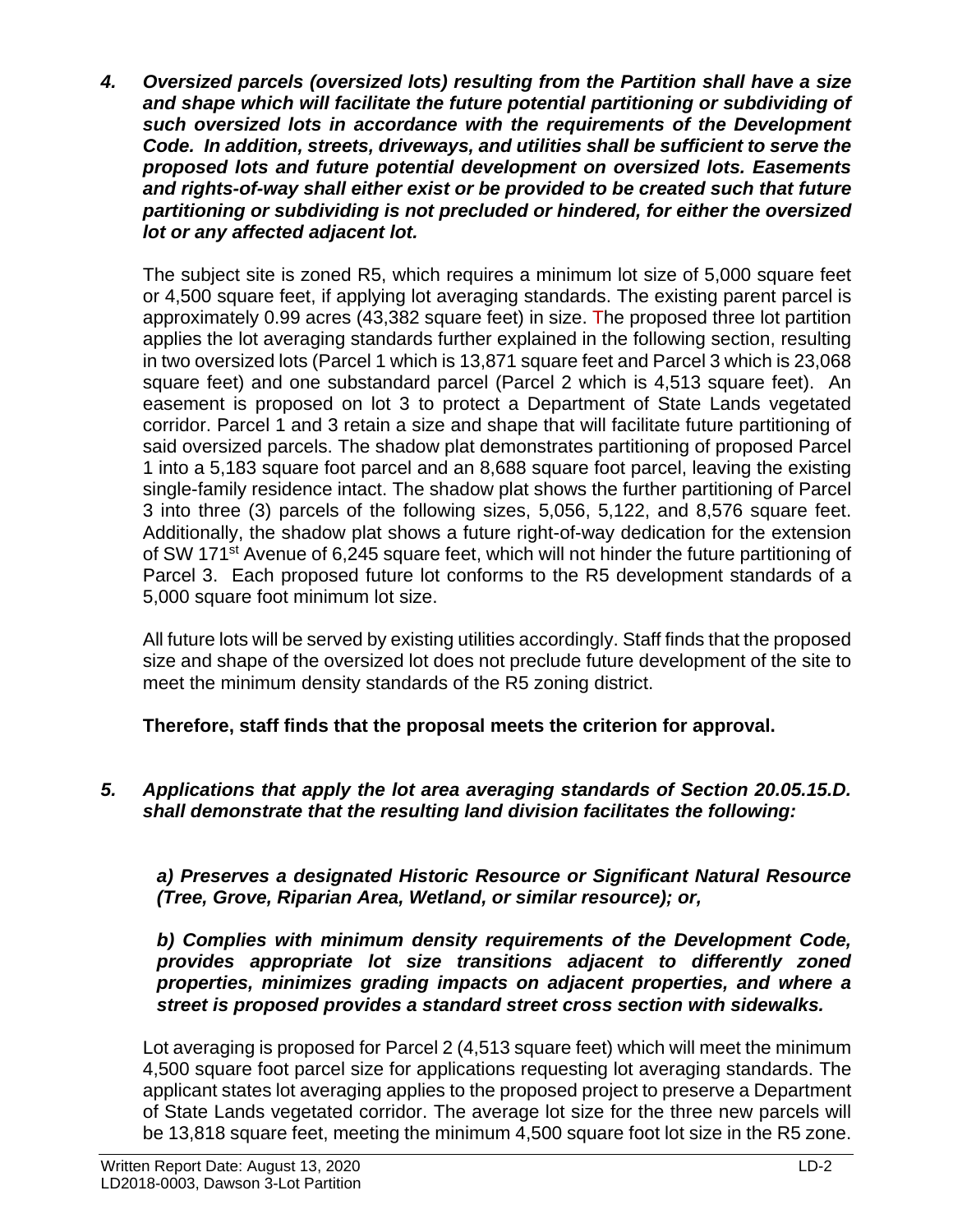**Therefore, staff finds that the proposal meets the criterion for approval.**

#### *6. Applications that apply the lot area averaging standards of Section 20.05.15.D. do not require further Adjustment or Variance approvals for the Land Division.*

The applicant is requesting lot averaging for Parcel 2. The applicant has shown that the three proposed lots meet the average minimum lot area of 5,000 square feet for the R5 zone, and no Adjustment of Variance is being sought. The average lot size for the three proposed will be 13,818 square feet, meeting the minimum 4,500 square foot lot size in the R5 zone that propose lot averaging standards.

**Therefore, staff finds that the proposal meets the criterion for approval.**

#### *7. The proposal does not create a lot which will have more than one (1) zoning designation.*

The proposal will result in three (3) separate lots, where Parcels 1, 2 and 3 are all zoned R5- Standard Density Residential. The proposal does not create a parcel with more than one zoning designation.

**Therefore, staff finds that the proposal meets the criterion for approval.**

#### *8. Applications and documents related to the request requiring further City approval, shall be submitted to the City in the proper sequence.*

The applicant has submitted the Preliminary Partition and all related documents requested for city approval. No other applications are required of the applicant at this stage of City review.

**Therefore, staff finds by meeting the Conditions of Approval, the proposal meets the criterion for approval.**

#### **RECOMMENDATION**

Based on the facts and findings presented, staff recommends **APPROVAL** of **LD2020-0003 (Dawson 3-Lot Partition)**, subject to the applicable conditions identified in Attachment D.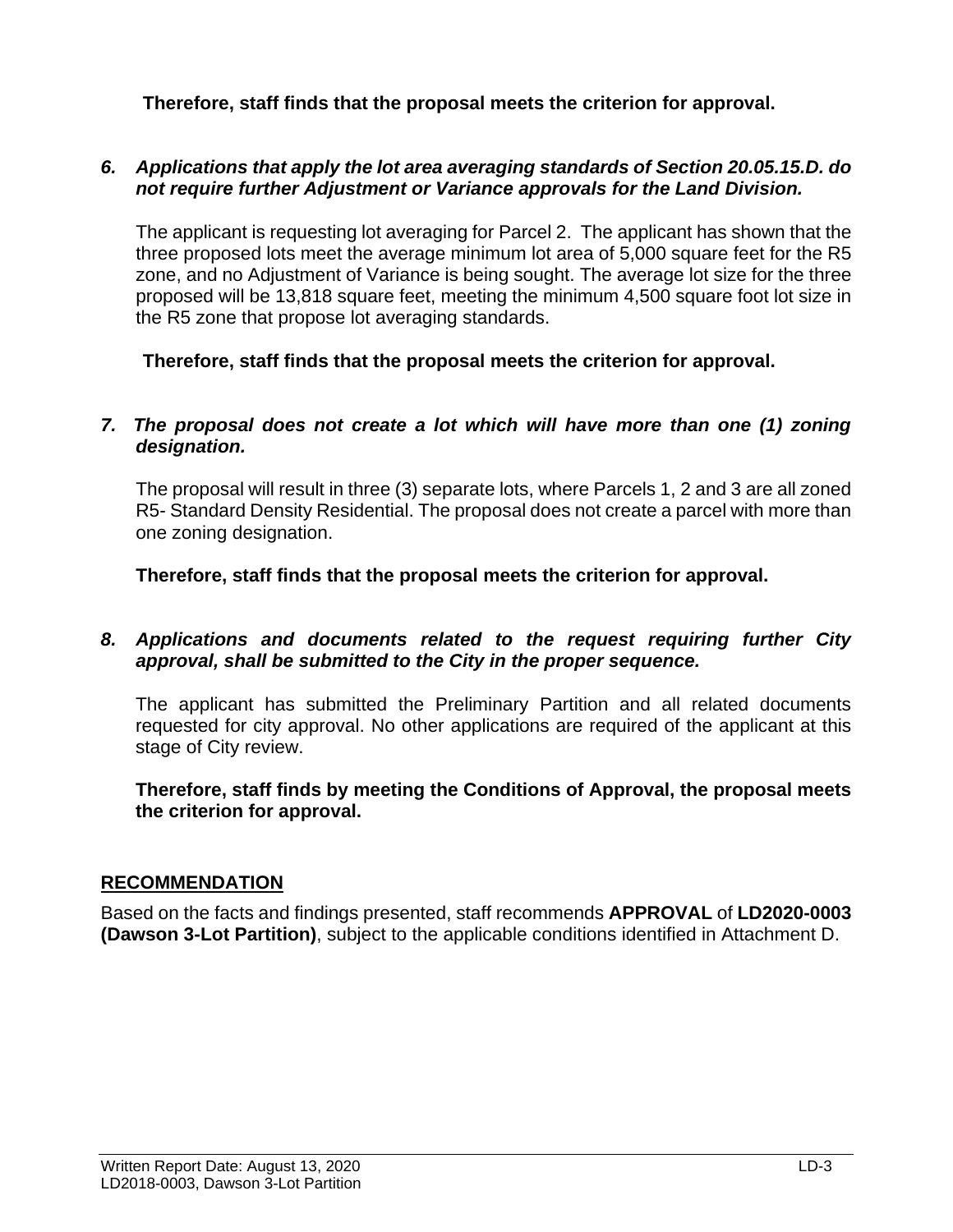# **Land Division Standards Code Conformance Analysis**

| <b>CODE</b><br><b>STANDARD</b>                          | <b>CODE REQUIREMENT</b>                                                                                                                                                                                                             | <b>PROJECT PROPOSAL</b>                                                                                                                                                                                                                                                                                                                 | <b>MEETS</b><br>CODE? |  |
|---------------------------------------------------------|-------------------------------------------------------------------------------------------------------------------------------------------------------------------------------------------------------------------------------------|-----------------------------------------------------------------------------------------------------------------------------------------------------------------------------------------------------------------------------------------------------------------------------------------------------------------------------------------|-----------------------|--|
| <b>Grading Standards</b>                                |                                                                                                                                                                                                                                     |                                                                                                                                                                                                                                                                                                                                         |                       |  |
| 60.15.10.1<br>Applicability                             | Grading standards apply to all land<br>divisions where grading is proposed.                                                                                                                                                         | The proposal is subject to the<br>grading standards contained<br>herein. The applicant states<br>grading will be limited to minor<br>improvements to the right-of-<br>way along SW Waterleaf Lane.                                                                                                                                      | <b>Yes</b>            |  |
| 60.15.10.2.A-C<br>Exemptions                            | Exemptions include: Public right-of-<br>way, storm water detention facilities,<br>grading adjacent to an existing public-<br>right of way which results in a finished<br>grade below the elevation of the<br>adjacent right-of-way. | The applicant states the<br>proposal is exempt. The<br>limited grading proposed with<br>the land division application is<br>for public right-of-way<br>improvements. Specifically,<br>the extension of the sidewalk<br>along SW Waterleaf Lane.<br>Therefore, staff agrees grading<br>standards are exempt<br>pursuant to 60.15.10.2.A. | <b>Yes</b>            |  |
| 60.15.10.3.A<br>0-5 Feet From Property<br>Line          | Maximum of two (2) foot slope<br>differential from the existing or finished<br>slope of the abutting property.                                                                                                                      | No grading or site work is<br>proposed with this partition.                                                                                                                                                                                                                                                                             | N/A                   |  |
| 60.15.10.3.B<br>5-10 Feet From Property<br>Line         | Maximum of four (4) foot slope<br>differential from the existing or finished<br>slope of the abutting property.                                                                                                                     | No grading or site work is<br>proposed with this partition.                                                                                                                                                                                                                                                                             | N/A                   |  |
| 60.15.10.3.C<br>10-15 Feet From<br><b>Property Line</b> | Maximum of six (6) foot slope<br>differential from the existing or finished<br>slope of the abutting property.                                                                                                                      | No grading or site work is<br>proposed with this partition.                                                                                                                                                                                                                                                                             | N/A                   |  |
| 60.15.10.3.D<br>15-20 Feet From<br><b>Property Line</b> | Maximum eight (8) foot slope<br>differential from the existing or finished<br>slope of the abutting property.                                                                                                                       | No grading or site work is<br>proposed with this partition.                                                                                                                                                                                                                                                                             | N/A                   |  |
| 60.15.10.3.E<br>20-25 Feet From<br><b>Property Line</b> | Maximum ten (10) foot slope<br>differential from the existing or finished<br>slope of the abutting property.                                                                                                                        | No grading or site work is<br>proposed with this partition.                                                                                                                                                                                                                                                                             | N/A                   |  |
| 60.15.10.3.F<br>Pre-development slope                   | Where a pre-development slope<br>exceeds one or more of the standards<br>in subsections 60.15.10.3.A-E, the<br>slope after grading shall not exceed<br>the pre-development slope                                                    | The applicant does not<br>propose to exceed these<br>standards of pre-development<br>slopes.                                                                                                                                                                                                                                            | N/A                   |  |
|                                                         | <b>Significant Trees and Groves</b>                                                                                                                                                                                                 |                                                                                                                                                                                                                                                                                                                                         |                       |  |
| 60.15.10.4<br>Significant Trees and<br>Groves           | Standards for grading within 25 feet of<br>significant trees or groves.                                                                                                                                                             | No grading or site work is<br>proposed with this partition<br>therefore no trees will be<br>impacted.                                                                                                                                                                                                                                   | N/A                   |  |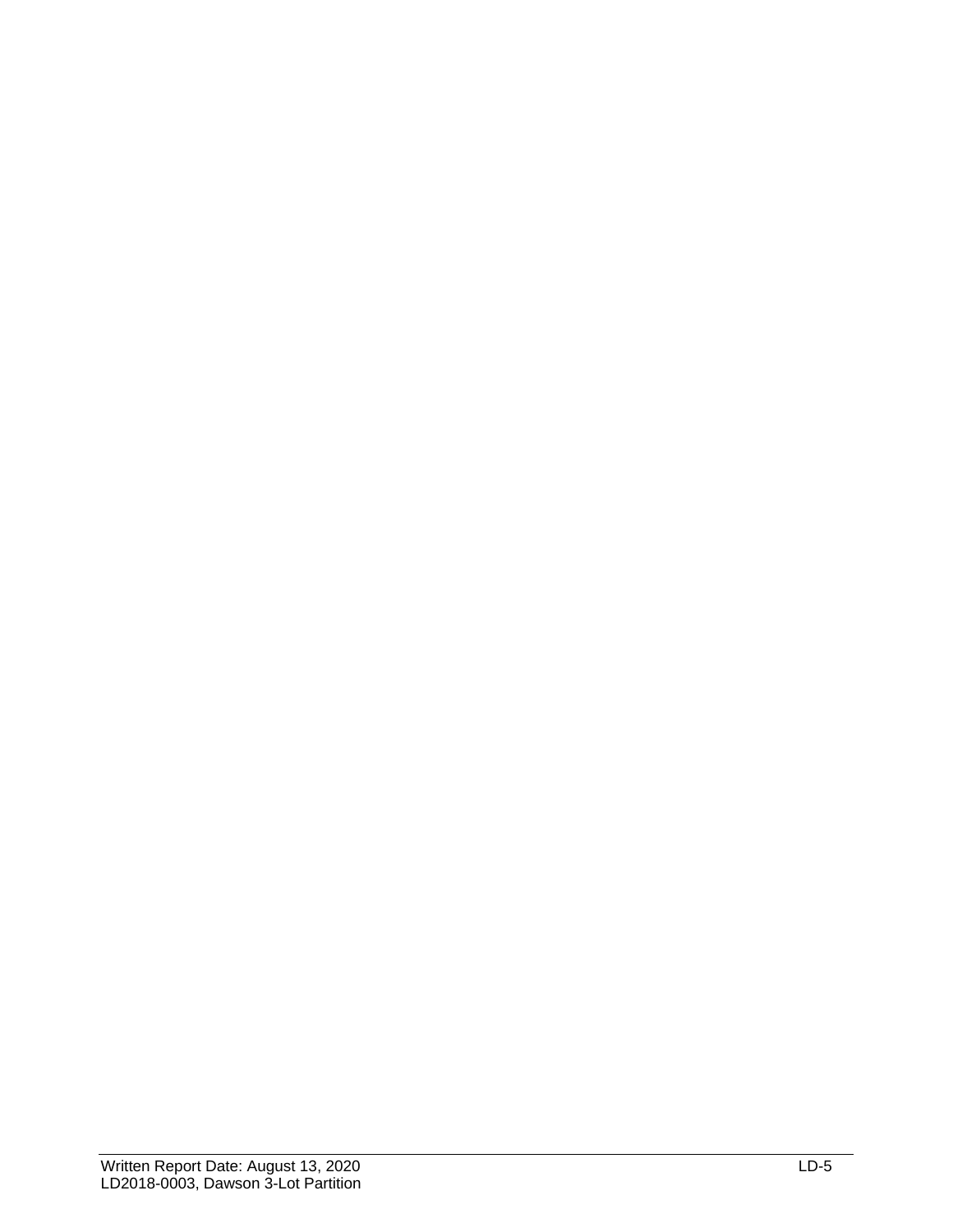#### **CONDITIONS OF APPROVAL Dawson 3-Lot Partition LD2020-0003**

1. In accordance with Section 50.90.1 of the Development Code, Preliminary Partition land use approval shall expire after two (2) years from the date of approval unless prior to that time a construction permit has been issued and substantial construction has taken place, or an application for extension is filed pursuant to Section 50.93 or that authorized development has otherwise commenced in accordance with Section 50.90.3.B

#### **A. Prior to issuance of the Site Development permit, the applicant shall:**

- 2. Submit the required plans, application form, fee, and other items needed for a complete site development permit application per the applicable review checklist. (Site Development Div. / CR)
- 3. Contract with a professional engineer to design and monitor the construction for any work governed by Beaverton Municipal Code 9.05.020, current standards in place per the City Engineering Design Manual and Standard Drawings, Beaverton Development Code (Ordinance 2050, 4010 +rev.), the current standards in place per the Clean Water Services District, Design and Construction Standards, and the City Standard Agreement to Construct and Retain Design Professionals in Oregon. (Site Development Div. / CR)
- 4. Submit a completed and executed City Standard Agreement to Construct Improvements and Retain Design Professional(s) Registered in Oregon. After the site development permit is issued, the City Engineer and the Planning Director must approve all revisions utilizing the process set out in the Beaverton Development Code, and the City Engineering Design Manual; however, any required land use action shall be final prior to City staff approval of the engineering plan revision and work commencing as revised. (Site Development Div. / CR)
- 5. Have the applicant for the subject property guarantee all public improvements, site grading, storm water management facilities, private streets, and common driveway paving by submittal of a City-approved security. The security approval by the City consists of a review by the City Attorney for form and the City Engineer for amount, equivalent to 100 percent or more of estimated construction costs. (Site Development Div. / CR)
- 6. Submit any required easements, executed and ready for recording, to the City after approval by the City Engineer for legal description of the area encumbered and City Attorney as to form. (Site Development Div. / CR)
- 7. If determined to be needed by the City Building Official, submit a detailed water demand analysis (fire flow calculations) in accordance with the requirements of the Fire Code as adopted by the Tualatin Valley Fire and Rescue. This analysis shall be supplemented by an actual flow test and evaluation by a professional engineer meeting the standards set by the City Engineer as specified in the Engineering Design Manual Chapter 6, 610.2. The analysis shall provide the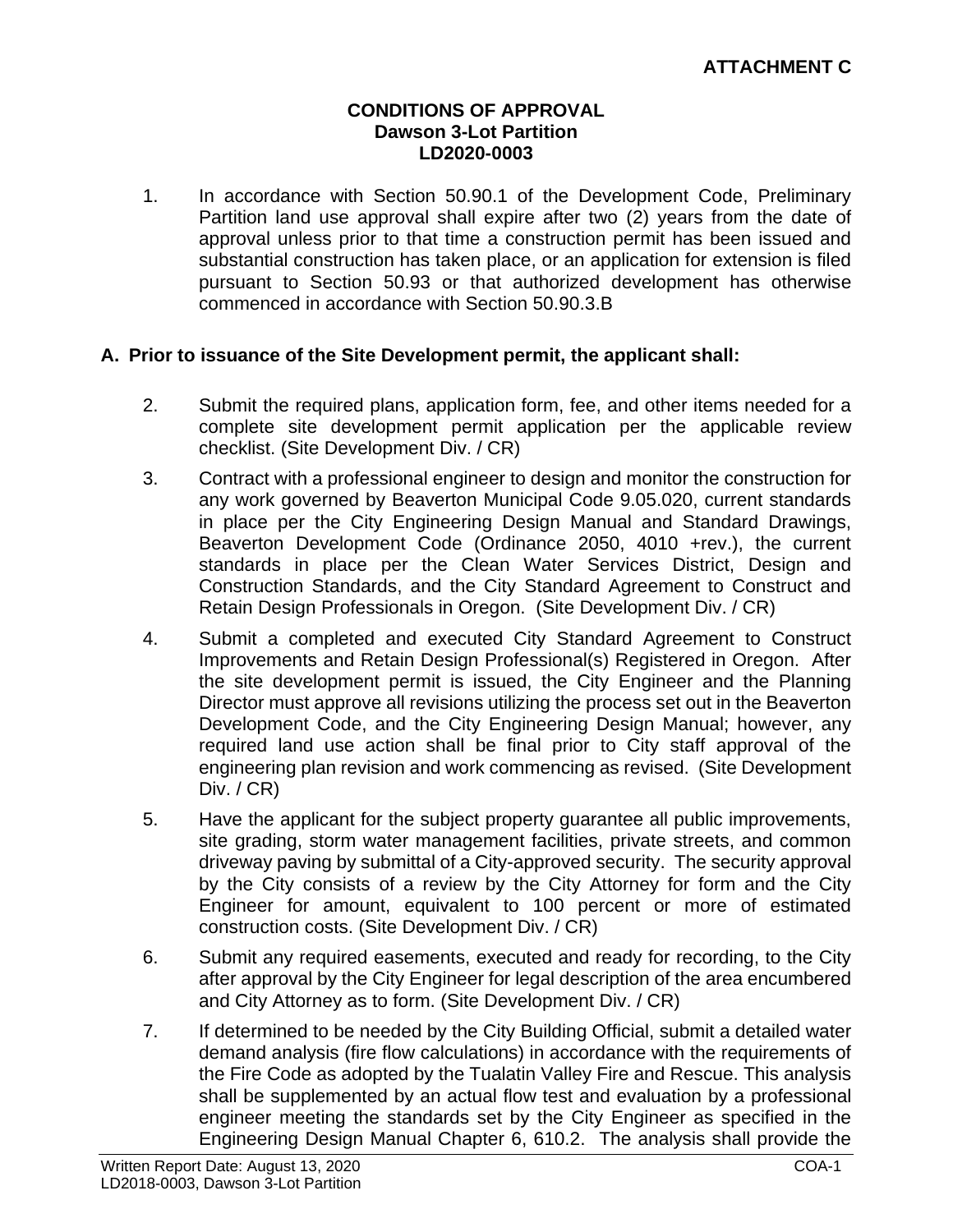available water volume (GPM) at 20 psi residual pressure from the fire hydrant nearest to the proposed project. (Site Development Div. / CR)

- 8. Have obtained approvals needed from the Clean Water Services District for storm system connections as a part of the City's plan review process. (Site Development Div. / CR)
- 9. Provide an erosion control plan showing best management practices needed per Clean Water Services Standard Drawing #945. Make provisions for installation of all mandated erosion control measures prior to site disturbance of 500 square feet or more. These shall be maintained and replaced as necessary during the duration of the project to prevent sediment laden run-off from leaving the site. (Site Development Div. / CR)
- 10. Provide construction plans and a drainage report demonstrating compliance with City surface water management requirements per City 2019 Engineering Design Manual, Resolution 4542, Section 530; and with CWS Resolution and Order 2019-22 for quantity control for conveyance capacity, hydromodification and quality treatment. Fee-in-lieu can be requested if development meets criteria set forth in City EDM Sections 190, table 530.1, and 530.1.A.4 and CWS Design & Construction Standards Section 4.03.7.a and 4.04.2.a. (Site Development Div. / CR)
- 11. Submit a grading plan showing building pad elevation and minimum finished floor elevation (FFE). Pad elevation shall be at least one foot higher and FFE shall be at least three feet higher than the 100 year/emergency overflow of the storm water management facility. Any changes to approved grading must meet provisions of Beaverton Code 9.05.110 and 9.05.115, no grading can occur within 10 feet of a property line or half the height of the vertical embankment created, whichever is greater. This applies to all exterior property boundaries of the proposed project. (Site Development Div. / CR)
- 12. Pay any required storm water system development charges (storm water quality, quantity, hydromodification and overall system conveyance) for the new impervious area proposed. (Site Development Div. / CR)
- 13. Submit to the City a Stormwater Management Worksheet for the proposed project's net new impervious area proposed for any common areas and private streets prepared by the applicant's engineer, architect, or surveyor. Any home demolition is credited at one equivalent surface unit (2640 square feet). The certification shall consist of an analysis and calculations determining the square footage of all impervious surfaces as a total for the common areas and private streets. In addition, specific types of impervious area totals, in square feet, shall be given for parking areas and driveways, sidewalk and pedestrian areas, and any gravel surfaces. Calculations shall also indicate the square footage of preexisting impervious surface, the new impervious surface area created, and total final impervious surface area on the entire site and individual lots/tracts. (Site Development Div. / CR)
- 14. Provide plans for the placement of underground utility lines along proposed Waterleaf Lane street frontage, within the site, and for services to the proposed new development. If existing utility poles along existing street frontages (SW 173rd Ave) must be moved to accommodate the proposed improvements, those affected lines must be either undergrounded or a fee in lieu of undergrounding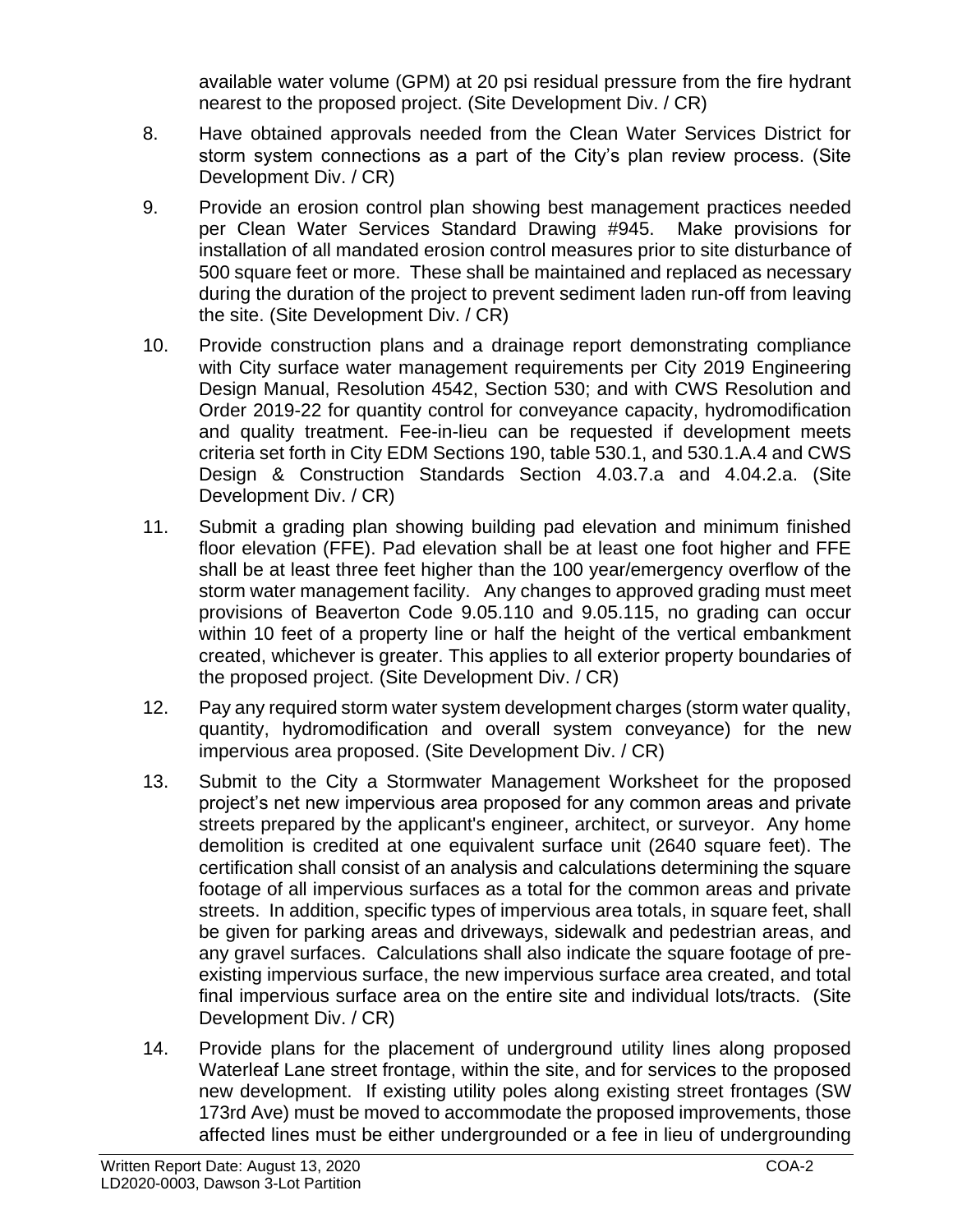paid per Section 60.65 of the Development Code. (Site Development Div. / CR/NP)

- 15. If required by OAR 918-780-0040, submit proposed private plumbing plans to the City Building Division for review. Drainage within covered areas shall be piped as approved by the City Building Division. (Site Development Div. / CR)
- 16. Submit ODOT standard detail DET1720 showing level of design detail for every sidewalk ramp proposed with this development. Maximum designed ramp slope shall be 7.5%, maximum designed cross slope, flat landing or turning space shall be 1.5%. Two directional ADA ramps shall be provided at all corners of all intersections, regardless of curb type. See ODOT standard drawings RD754, RD155, RD756, RD757, RD758 and RD759 for ramp details. (Site Development Div. / CR)
- 17. Submit a copy of issued permits or other approvals as needed from the State of Oregon Division of State Lands and the United States Army Corps of Engineers for work within or affecting a jurisdictional wetland.
- 18. Provide an additional performance security for 100 percent of the cost of plants, planting materials, and any maintenance labor (including irrigation) necessary to achieve establishment of the vegetation as shown on the approved plan within the storm water management facility, vegetated corridor, and the wetland mitigation areas, as determined by the City Engineer. If the plants are not well established (as determined by the City Engineer and City Public Works Director) within a period of two years from the date of substantial completion, a plan shall be submitted by the engineer of record and landscape architect (or wetland biologist) that documents any needed remediation. The remediation plan shall be completely implemented and deemed satisfactory by the City Public Works Director prior to release of the security.

#### **B. Prior to building permit issuance/approval for draft plat, the applicant shall:**

- 19. Submit a complete site development permit application and obtain the issuance of site development permit from the Site Development Division. (Site Development Div. / CR)
- 20. Have substantially completed the site development improvements as determined by the City Engineer, including streetlights being fully functional and franchise utility undergrounding. (Site Development Div. / CR)
- 21. Make provisions for installation of all mandated erosion control measures to achieve City inspector approval at least 24 hours prior to call for foundation footing form inspection from the Building Division. (Site Development Div. / CR)
- 22. Have submitted the paper copies of the draft final plat needed for City review and to the County Surveyor to begin processing. (Site Development Div. / CR)
- 23. Demonstrate that all lots meet ordinance standards for lot size, dimension and frontage, as approved. A copy of the final plat providing all dimensions and the square footage of each lot shall be submitted. (Planning / BDC)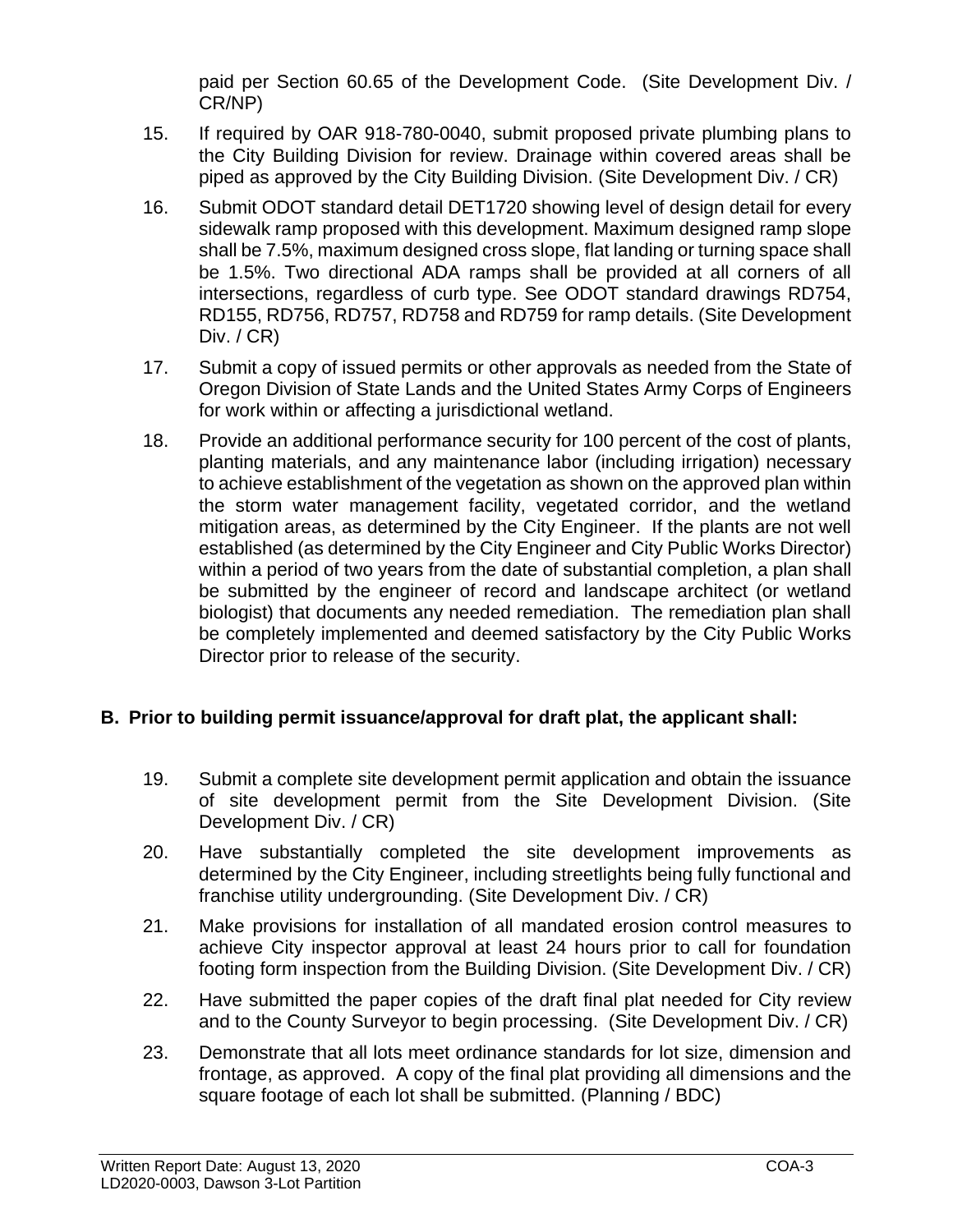- 24. Provide written assurance to the Planning Division that each and every lot is buildable without variance under City Ordinances effective as of the date of preliminary plat approval. Tracts and other parcels not proposed for development shall also be listed with a statement of their purpose. (Planning / BDC)
- 25. Pay all City liens, taxes and assessments or apportion to individual lots. Any liens, taxes and assessments levied by Washington County shall be paid to them according to their procedures. (Planning / BDC)
- 26. Identify all improvements within tracts and public rights-of-way and specify the maintenance responsibilities of those improvements. (Planning / BDC)
- 27. Submit a Final Land Division Application. In accordance with Section 50.90 of the Development Code, submittal of a complete final land division application shall be made within 24 months after preliminary plat approval, unless a time extension is approved. (Planning Division / BDC)

#### **C. Prior to approval of the final plat, the applicant shall:**

- 28. Have verified to the satisfaction of the City Engineer that the location and width of all existing and proposed rights of way and easements are adequate; that each parcel and tract has proper access provisions; and that each parcel and tract has adequate public utility service provision/availability per adopted City standards and requirements. (Site Development Div. / CR)
- 29. Have commenced construction of the site development improvements to provide minimum critical public services to each proposed lot (access graded, cored and rocked; wet utilities installed) as determined by the City Engineer and to allow for verification that the location and width of proposed rights of way and easements are adequate for the completed infrastructure, per adopted City standards. (Site Development Div. / CR)
- 30. Show granting of any required easements on the plat, along with plat notes as approved by the City Engineer for area encumbered and County Surveyor as to form and nomenclature. The applicant's engineer or surveyor shall verify all preexisting and proposed easements are of sufficient width to meet current City standards in relation to the physical location of existing site improvements. (Site Development Div. / CR)
- 31. Dedicate 8-feet of right-of-way along the site's frontage to SW Waterleaf Lane to meet the minimum half-street width of 26-feet for an L2 Local Street as shown in Standard Drawing 200-4 in the Engineering Design Manual (BDC 4.0.03.1.D and 60.55.10.5) (Transportation / KM)

#### **D. Prior to final inspection/occupancy of any building permit, the applicant shall:**

32. Have the landscaping completely installed or provide for erosion control measures around any disturbed or exposed areas per Clean Water Services standards. (Site Development Div. / CR)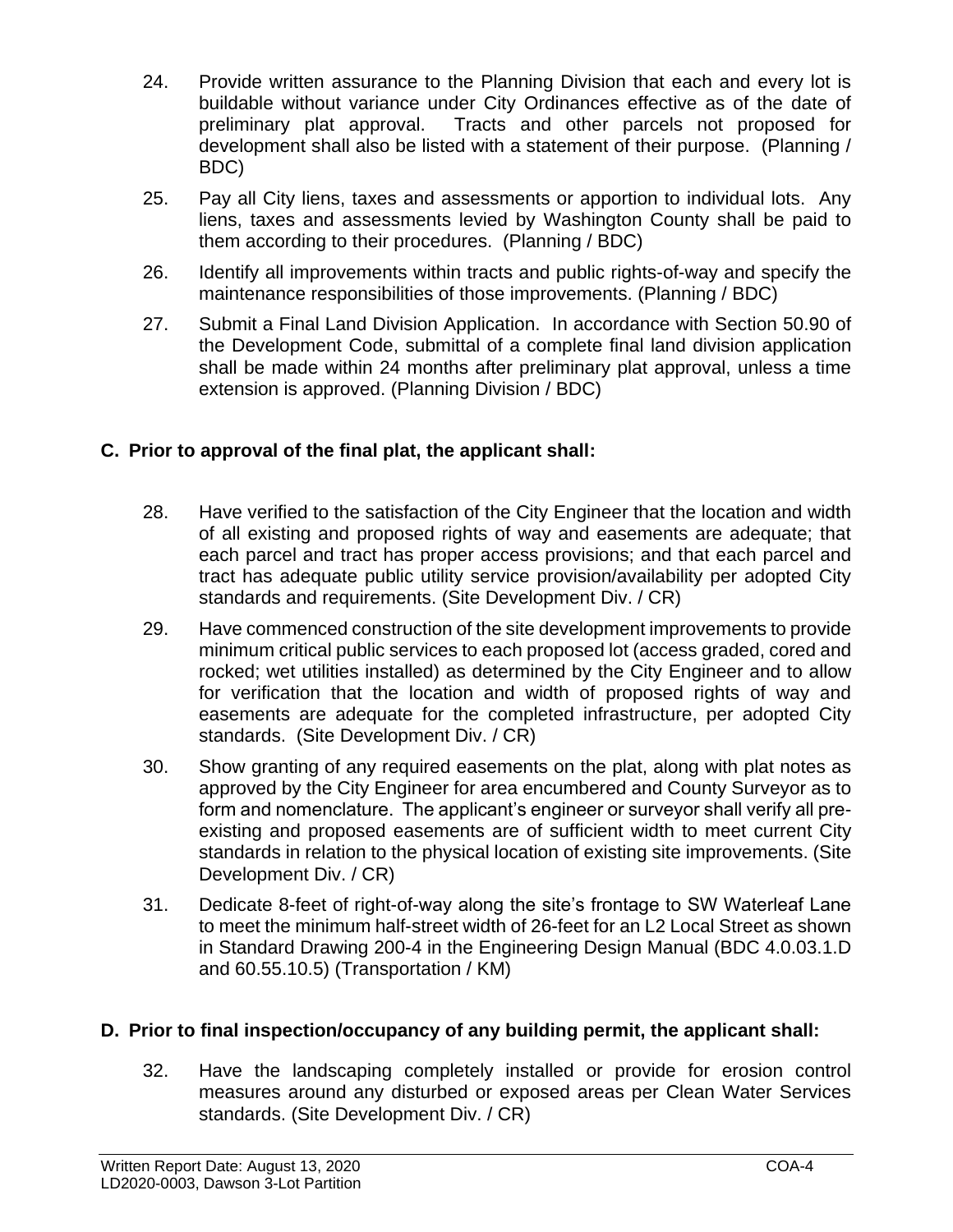- 33. Have substantially completed the site development improvements as determined by the City Engineer. (Site Development Div. / CR)
- 34. Have placed underground all affected, applicable existing overhead utilities and any new utility service lines within the project and along any existing street frontage as determined at permit issuance. (Site Development Div. / CR)
- 35. Install or replace, to City specifications, all sidewalks which are missing, damaged, deteriorated, or removed by construction. (Site Development Div. / CR)
- 36. Have recorded the final plat in County records and submitted a recorded copy to the City. (Site Development Div. / CR)
- 37. Have substantially completed construction of the required half street improvements along the site's frontage to SW Waterleaf Lane between SW 173<sup>rd</sup> and the western boundary of the vegetated corridor easement located on Parcel 3 as shown in the applicants plan set. Improvements must be designed and constructed t the minimum street standards as show in Standard Drawing 200-4 in the Engineering Design Manual for an L2 Local Street. Improvements to be constructed include 6.5 wide planter strip (includes 6-inch curb) and the 5 foot sidewalk. (BDC 40.03.1.D and I, 60.55.10.1 and 2) (Transportation / KM).

#### **E. Prior to release of performance security, the applicant shall:**

- 38. Have completed the site development improvements as determined by the City Engineer and met all outstanding conditions of approval as determined by the City Engineer and Planning Director. Additionally, the applicant and professional(s) of record shall have met all obligations under the City Standard Agreement to Construct Improvements and Retain Design Professional Registered in Oregon, as determined by the City Engineer. (Site Development Div. / CR)
- 39. Submit any required easements not already recorded by document or dedicated on the plat, executed and ready for recording, to the City after approval by the City Engineer for area encumbered and City Attorney as to form. The applicant's engineer or surveyor shall verify all pre-existing and proposed easements are of sufficient width to meet City standards. (Site Development Div. / CR)